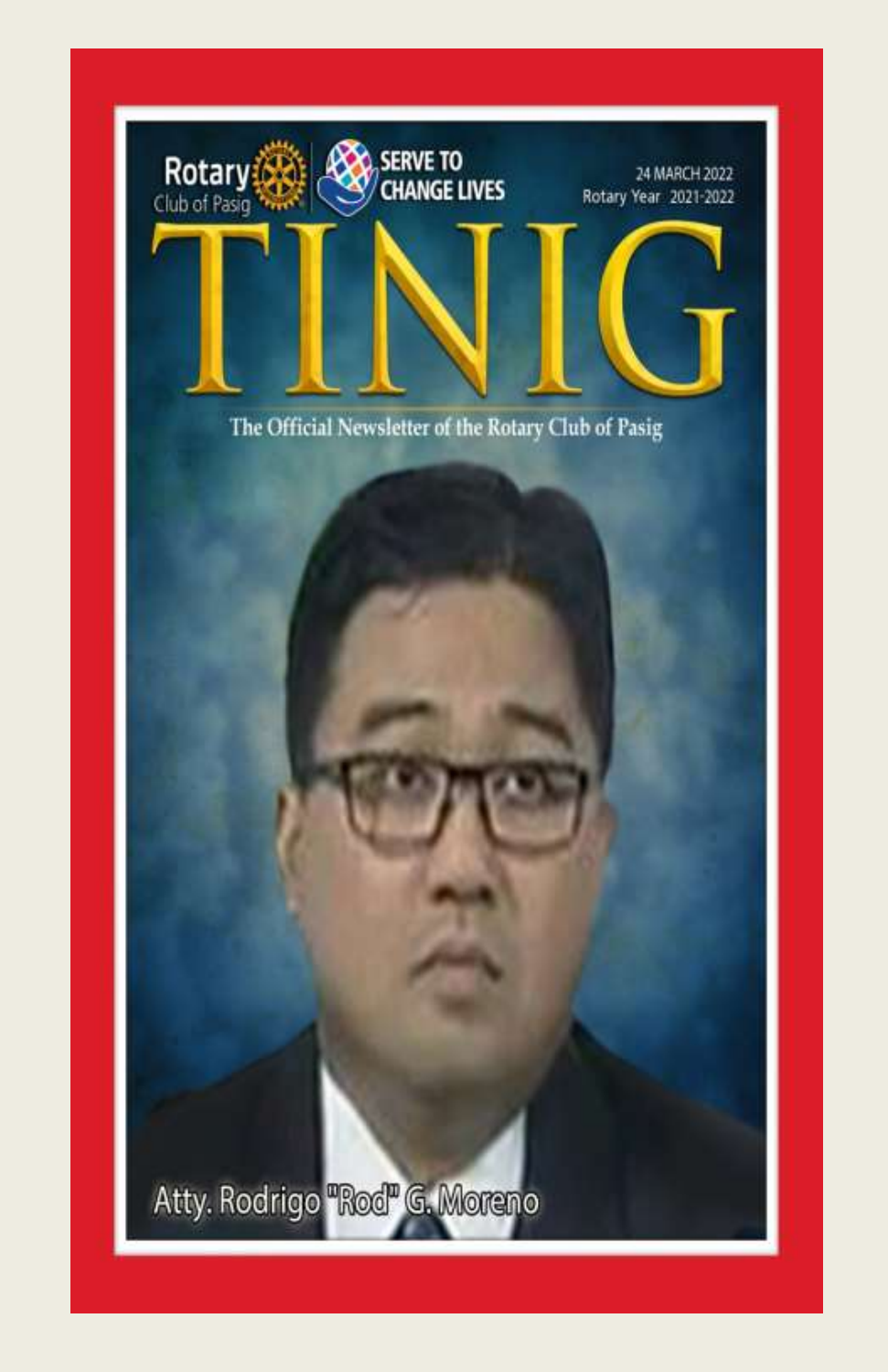



*Tinig Newsletter* March 24, 2022

# **Today's Programme**

**Virtual Meeting via Zoom March 24, 2022, 12:30 P.M Pangkat No. 3 Leader PP Ogie Lim**

**National Anthem Recorded**

**Introduction of Visiting Rotarians & Guests Rtn. Bernard Dy** 

**Community Singing Rtn. Oyie Averilla** 

**Wise or Otherwise** 

**Introduction of**

**Call to Order Pres. Garrick Ang** 

**Invocation Rtn. Fr. Kell Ortega**

**FOUR-WAY TEST** Rtn. Demy Magpantay

**Fining Moments** PP Benny de Guzman

**President's Time Pres. Garrick Ang** 

**Guest Speaker PRID Raffy Garcia III** 

*Rtn Rodrigo "Rod" G. Moreno Topic: State Planning and Inheritance GUEST SPEAKER*

**Open Forum**

**Adjournment Pres. Garrick Ang**

**PP Ner Laiño Emcee** *\** **March Is Literacy Month** *\**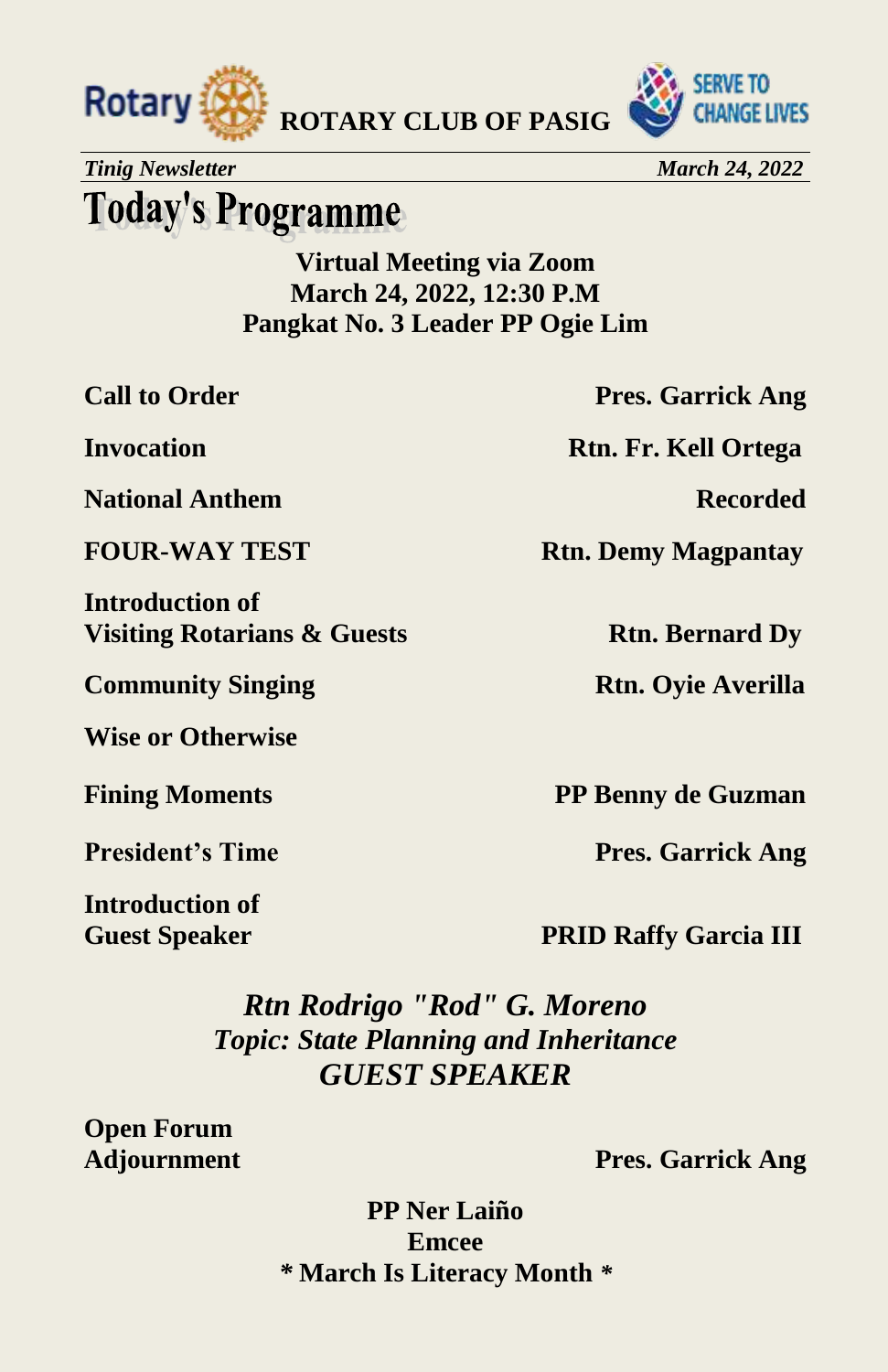



**Tinig Newsletter March 24, 2022** 

# Invocation



Lord, in these challenging times, nourish us with your word of life and make us one in love and prayer. Grant this through our Lord Jesus Christ, your Son, who lives and reigns with you and the Holy Spirit, God, for ever and ever.

Sure the sure were the first first

# **Amen**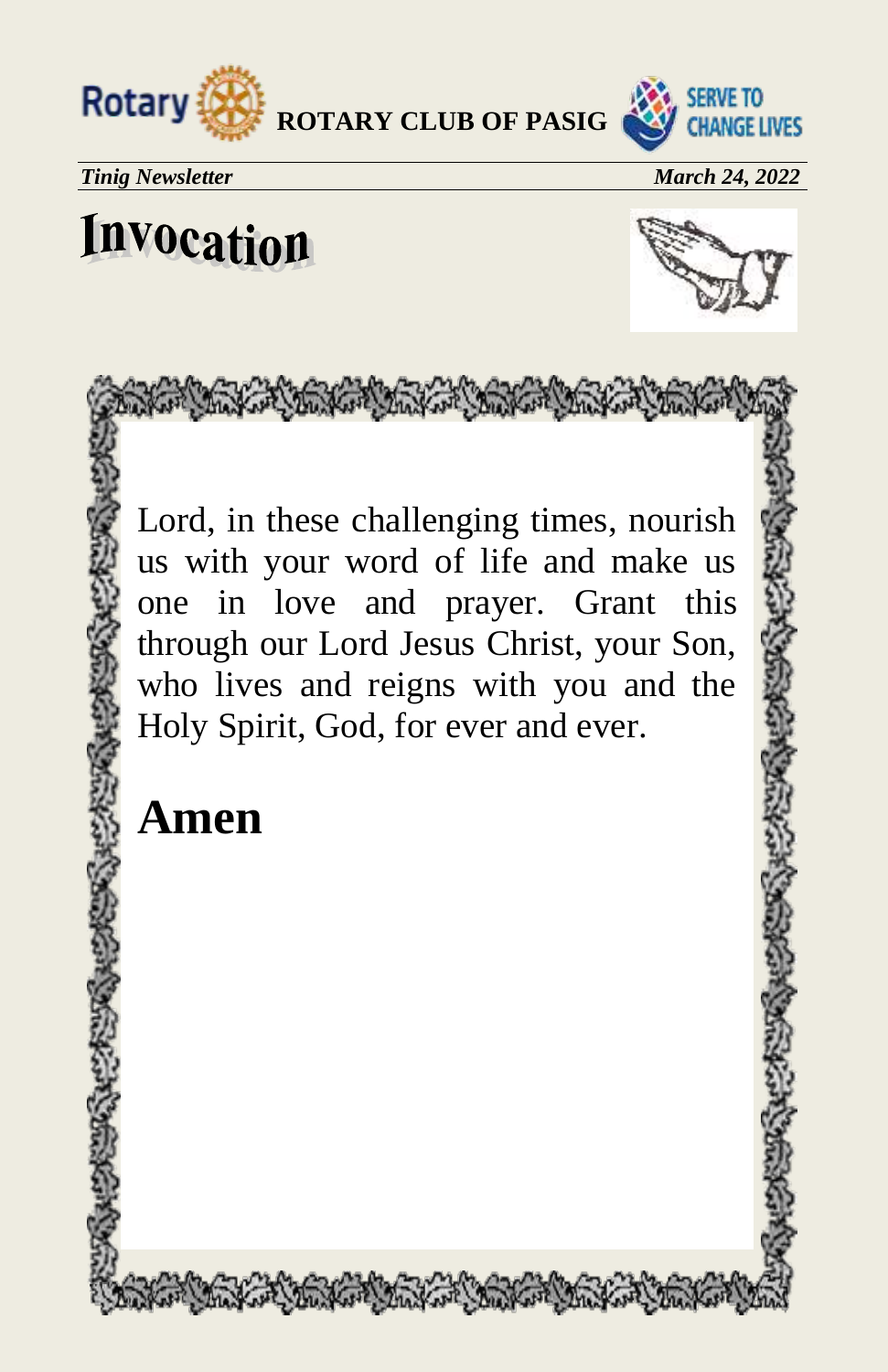

*Tinig Newsletter* March 24, 2022

# APAT NA URIAN NG ROTARYO

ng mga bagay na ating iniisip, sinasabi o ginagawa:

- **1.** Iyon ba ang **KATOTOHANAN?**
- **2.** Iyon ba ay **MAKATARUNGAN** para sa lahat ng kina-uukulan**?**
- **3.** Iyon ba ay lilikha ng **MABUTING KALOOBAN at LALONG MATAPAT NA PAKIKIPAG-KAIBIGAN?**
- **4.** Iyon ba ay magiging **KAPAKI-PAKINABANG** para sa lahat ng kina-uukulan**?**

# Ang Layunin ng Rotaryo

Ang layunin ng Rotaryo ay **"***PASIGLAHIN AT IPUNLA ANG SIMULAIN NG PAGLILINGKOD BILANG BATAYAN NG ISANG GAWAIN KARAPAT-DAPAT* at lalo't higit pasiglahin at ipunla:

- 1. Ang pagpapaunlad ng pagsasama bilang pagkakataon sa paglilingkod.
- 2. Ang mataas na uri ng tuntunin sa pangangalakal at sa hanapbuhay, ang pagkilala sa kahalagahan ng gawain kapakipakinabang at ang pagbibigay dangal ng bawa't Rotaryo sa kanyang hanapbuhay bilang pagkakataon upang makapaglingkod sa lipunan.
- 3. Ang pagsasakatuparan sa simulain ng paglilingkod sa bawa't Rotaryo sa kanyang pansarili, pangkabuhayan at panglipunang pamumuhay.
- 4. Ang pag-unlad ng pagkaka-unawaan, mabubuting kalooban at kapayapaan ng mga bansa sa pamamagitan ng isang pangdaigdig na kapatiran ng mga propesyonal na nabubuklod sa simulain ng paglilingkod.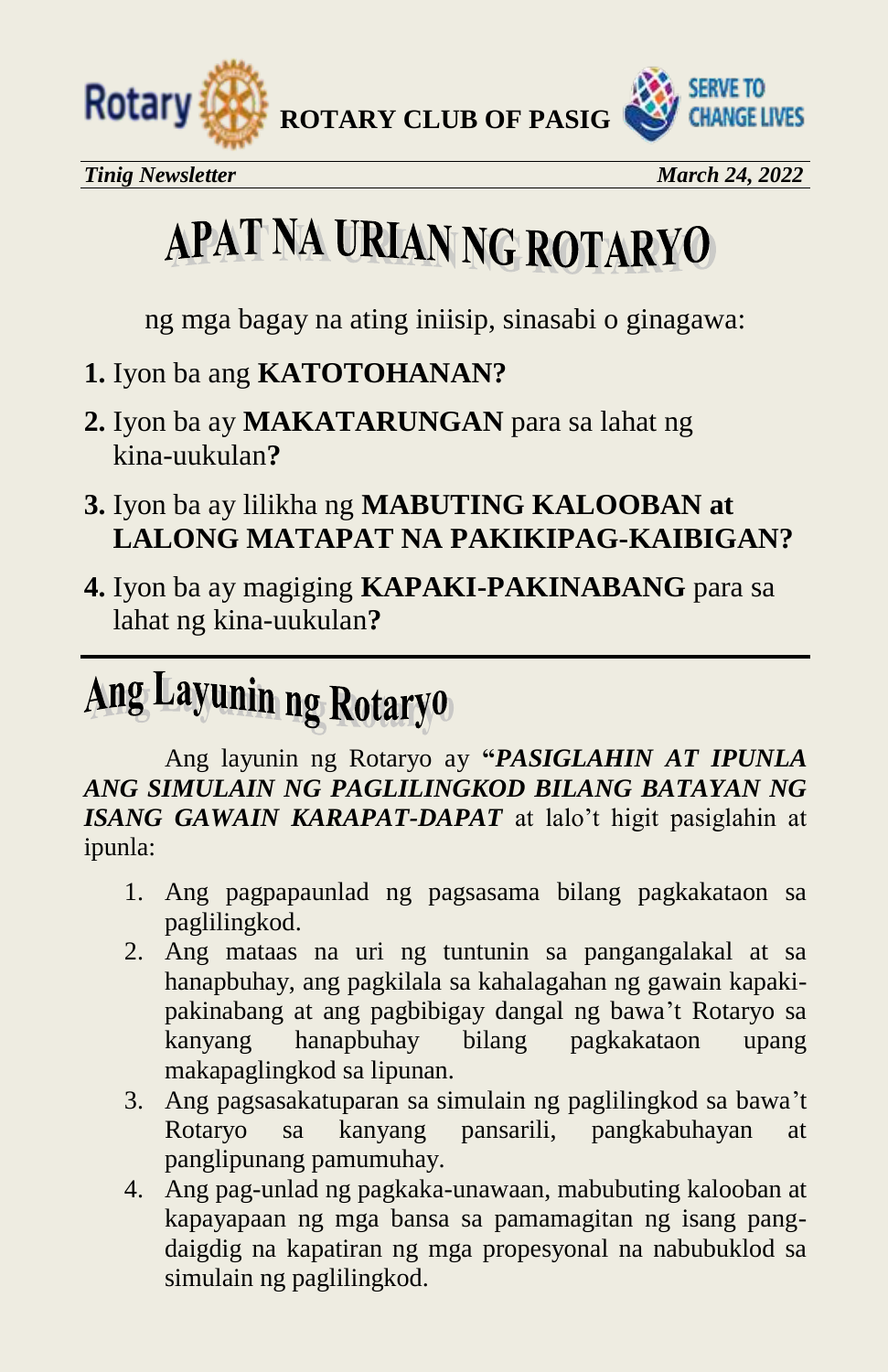

*Tinig Newsletter* March 24, 2022

# **Song of the Day**



#### **HEAL THE WORLD**

 **ROTARY CLUB OF PASIG**

There's a place in your heart And I know that it is love And this place it was brighter than tomorrow And if you really try You'll find there's no need to cry In this place you'll feel there's no hurt or sorrow

> There are ways to get there If you care enough for the living Make a little space Make a better place

#### **(Chorus)**

Heal the world Make it a better place For you and for me, and the entire human race There are people dying If you care enough for the living Make a better place for you and for me

If you want to know why There's love that cannot lie Love is strong It only cares of joyful giving If we try we shall see In this bliss we cannot feel Fear of dread, we stop existing and start living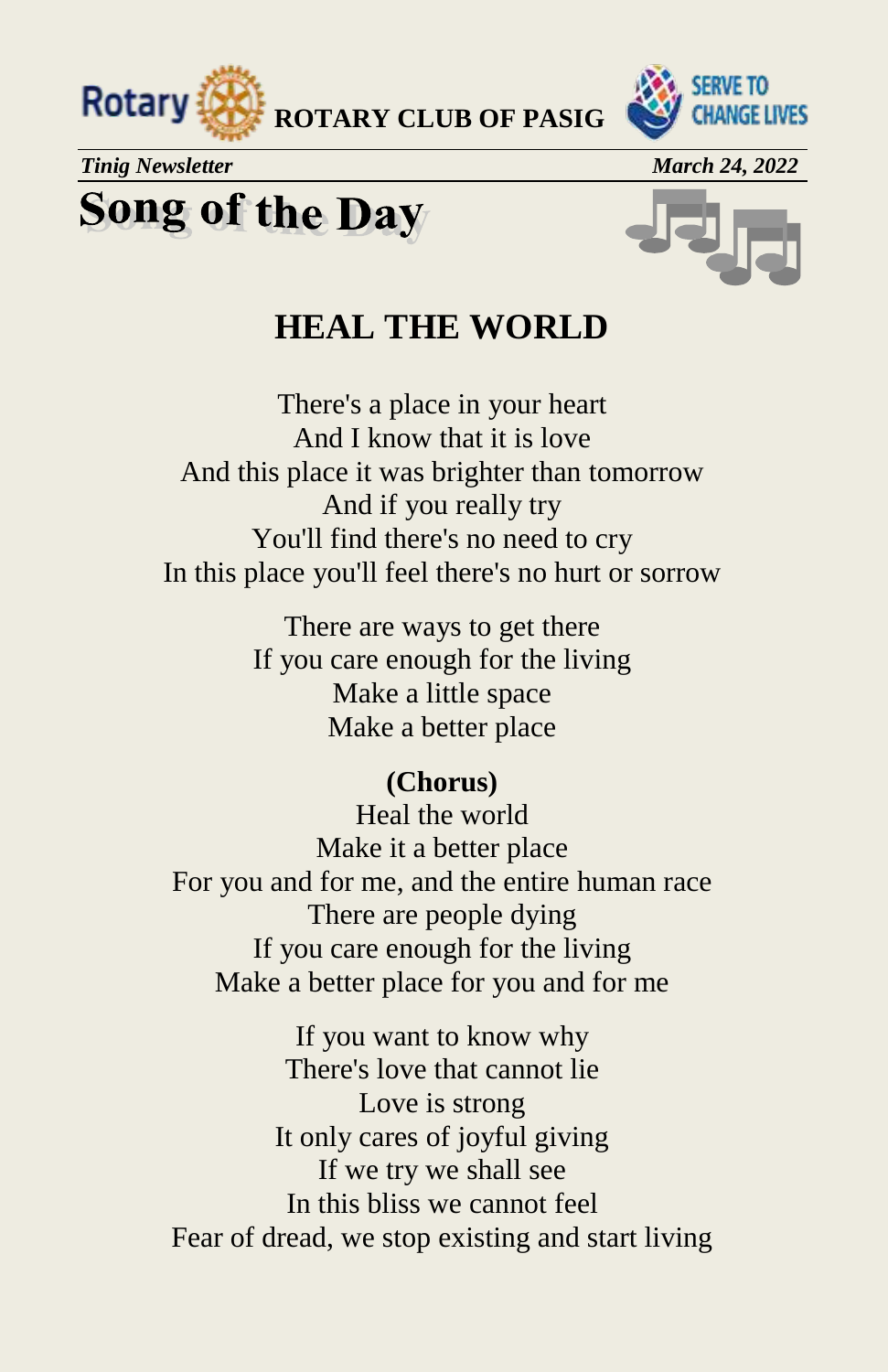



*Tinig Newsletter* March 24, 2022

**Song of the Day** 

*Continuation 1.*



Then it feels that always Love's enough for us growing Make a better world So make a better world **( Chorus )**

And the dream we were conceived in will reveal a joyful face And the world we once believed in will shine again in grace Then why do we keep strangling life Wound this earth, crucify its soul? Though it's plain to see, this world is heavenly Be god's glow

> We could fly so high Let our spirits never die In my heart I feel you are all my brothers Create a world with no fear Together we cry happy tears See the nations turn their swords into plowshares

> > We could really get there If you cared enough for the living Make a little space To make a better place **(Chorus)**

Heal the world Make it a better place For you and for me, and the entire human race There are people dying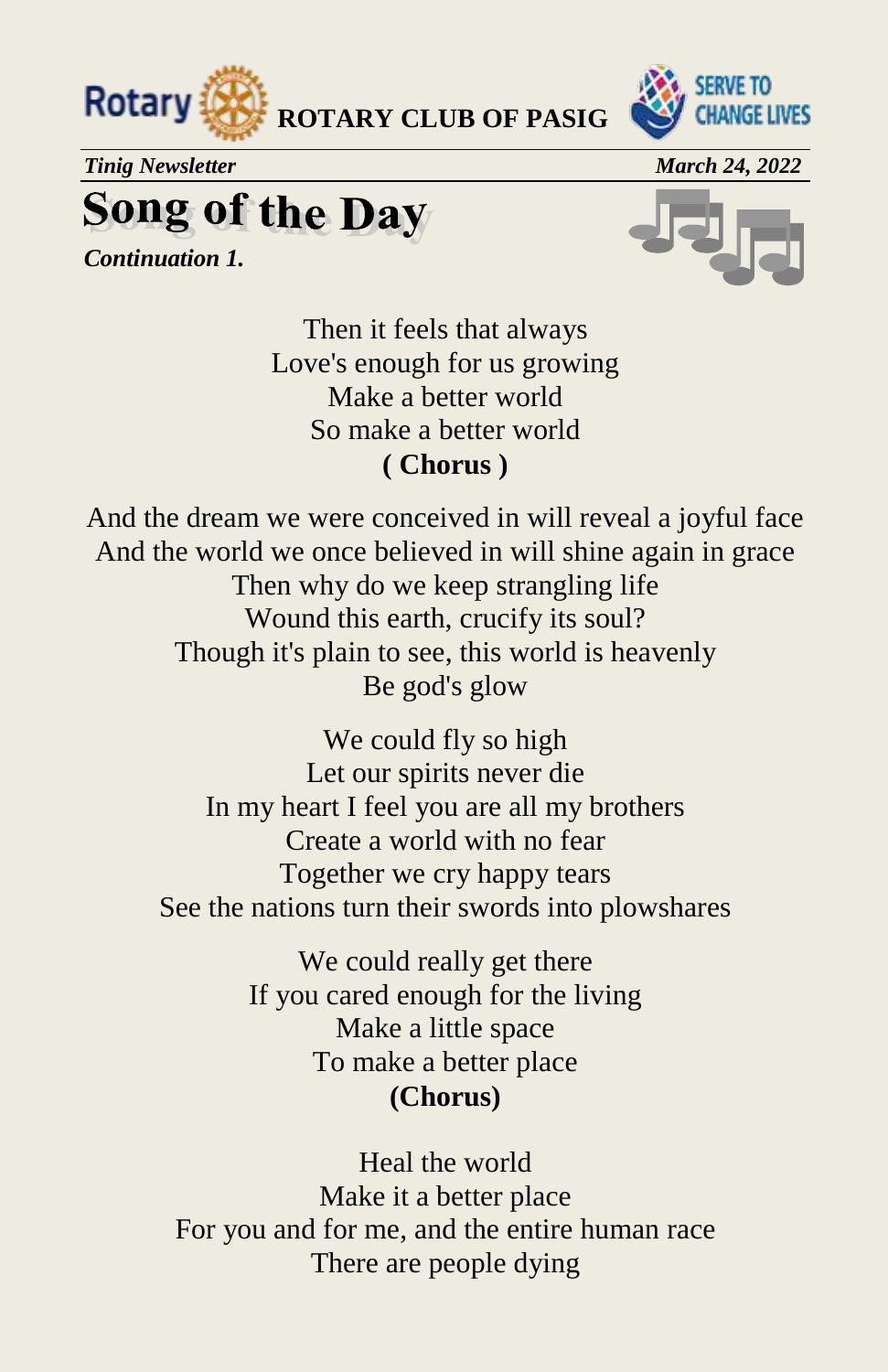



*Tinig Newsletter* March 24, 2022

**Song of the Day** 

*Continuation 2.*



If you care enough for the living Make a better place for you and for me

Heal the world (heal the world) Make it a better place For you and for me, and the entire human race There are people dying If you care enough for the living Make a better place for you and for me There are people dying If you care enough for the living Make a better place for you and for me There are people dying If you care enough for the living Make a better place for you and for me

You and for me (for a better place) You and for me (make a better place) You and for me (make a better place) You and for me (heal the world we live in) You and for me (save it for our children) You and for me (heal the world we live in) You and for me (save it for our children) You and for me (heal the world we live in) You and for me (save it for our children) You and for me (heal the world we live in) You and for me (save it for our children)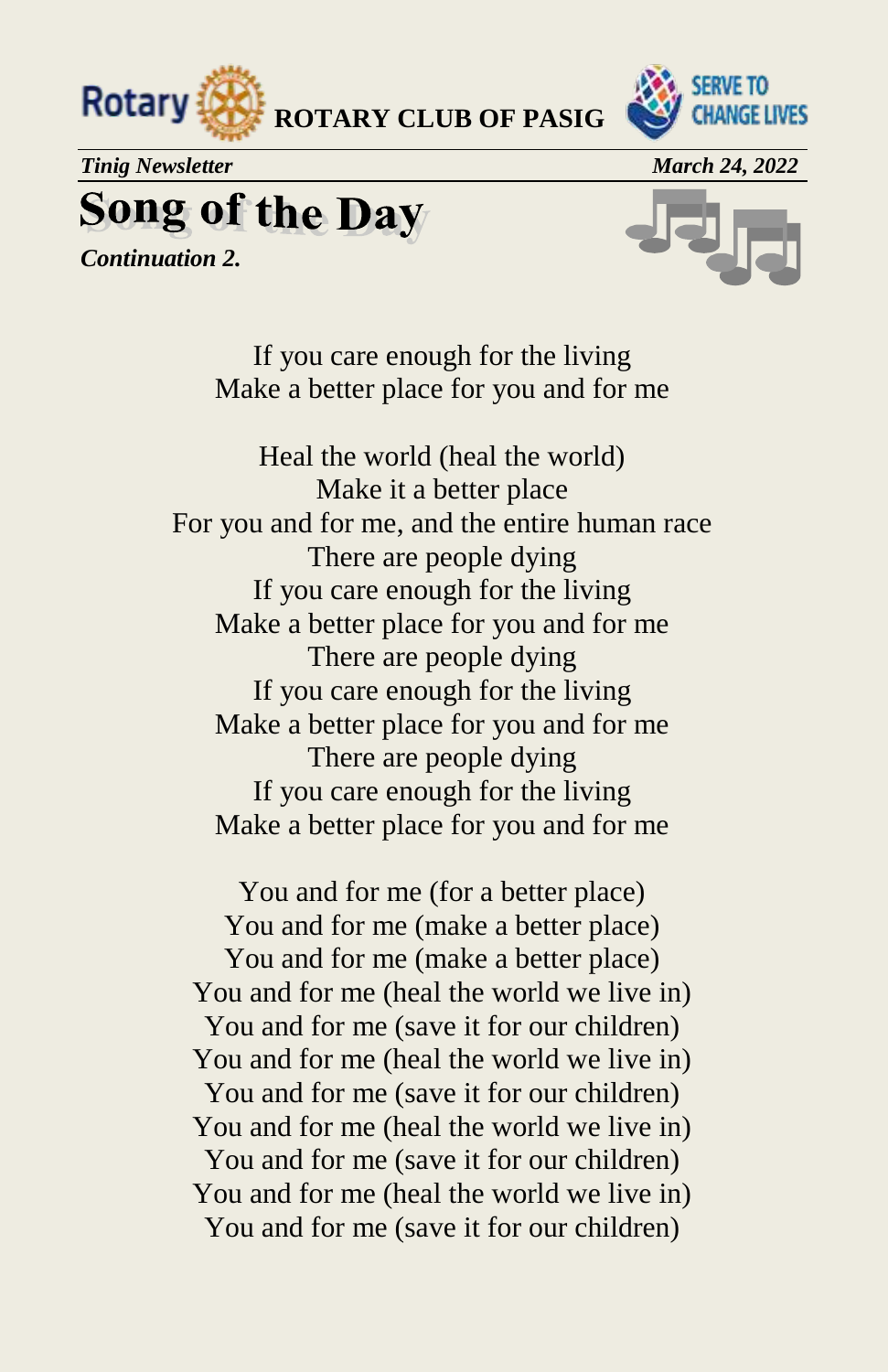



*Tinig Newsletter March 24, 2022* 

# **From the President**

**Pres. Garrick Ang**



Dear Fellow Rotarians and Friends,

This afternoon, we will have Rotarian Atty Rod Moreno who will talk on Estate and Succession Planning. A timely topic since it's an issue that will make or break the current presidential campaign.

Our Rotary District 3800 mid-year reviews will be on March 26, 2022 at Club Filipino from 1:30 to 5 PM. We have so far achieved 19 of the 21 tasks we set at the beginning of RY 2021-22 and the remaining 2 being the increase in membership to 110 and the additional 2 Major Donors to The Rotary Foundation.

Again, I would like to invite all RC Pasig Rotarians, especially the newest members to register and attend our District 3800 Conference (Discon). This will be an in-person meeting on May 6 and 7, 2022 at the Marriott Hotel Manila in Pasay City. Please contact PP Jun Zafra or Edgar Manalang for your registration. During the Discon, there will also be a photography contest in which our club will participate through our RCP Photography fellowship group.

I like to congratulate our RC Pasig Tigers golfers PP Hermie for being Class B champion and PP Toti Buhain for being Class D champion for the 7th Leg of our District 3800 golf tournament.

We like to thank Pangkat 3 for organizing our meetings this month of March, 2022 and we welcome Pangkat 4 for April, 2022.

Stay safe and healthy fellow Rotarians.

Thank you,

Garrick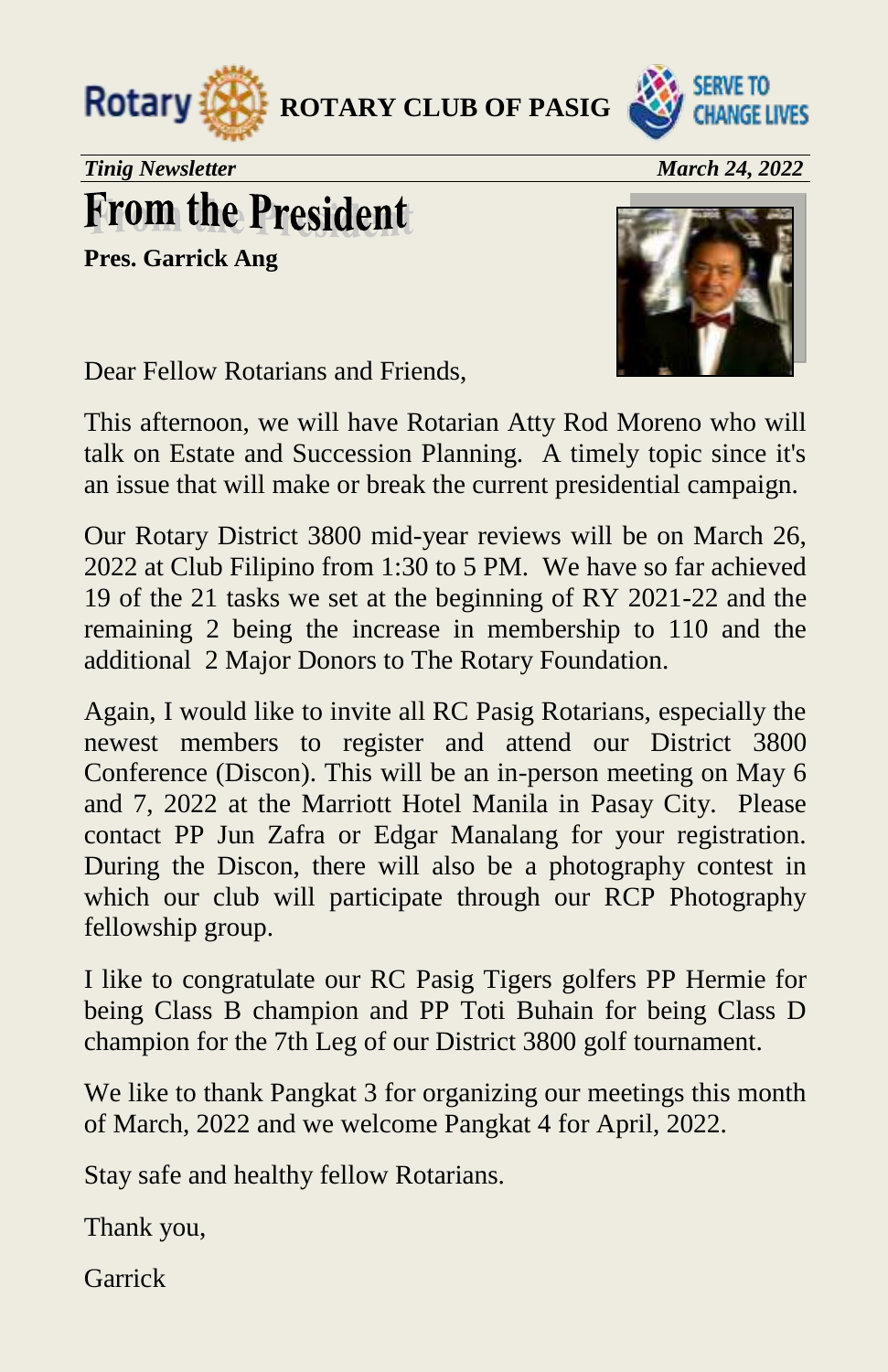



*Tinig Newsletter* March 24, 2022

## **Rotary Notes PP Benny P. De Guzman**



Our second face to face meeting despite being a zone meeting saw fewer Pasig Rotarians than the previous week of 35. I wonder how the zoom attendance went. The weather being hot is another factor that makes the convenience of being in a zoom meeting tempting.

PRID Raffy stood out last week. He gave and even placed the nice Rotary pins to many of us and to the others he gave it too. What made it a beautiful day for him is the way he introduced the guest speaker, Hon. Henry Bensurto, Jr. and knowing the him very well was obvious as he cited guy's many achievements. Hon. Bensurto, truly outstanding, gave a very inspiring and authoritative talk that it was easy for our franchise holder to ask the first question. True to his ever searching mind, PP Ferd got his enlightenment from him.

When it was the turn of Rtn Ben to celebrate his birthday on the day that was not in the 2022 calendar, a good Rotarian called him BBM – Ben Baniel Movement?

It was quite some time ago when we had trophies won from the various district golf tournaments. Last week, PP Hermie and PP Toti brought home their respective class championship trophies. Congratulations!

Many of our Rotarians and spouses attended the biggest so far of Leni's campaign extravaganza. Even very dedicated Gigi Carlos was seen with the more active Rotarians and their spouses. Leni will win in Metro Manila but in the provinces where the mayors and governors are given big dole outs it will be hard to predict.

A broker handling a property for me when he saw the Alex Lacson for Senator posters in my gate assured me he is also for Alex as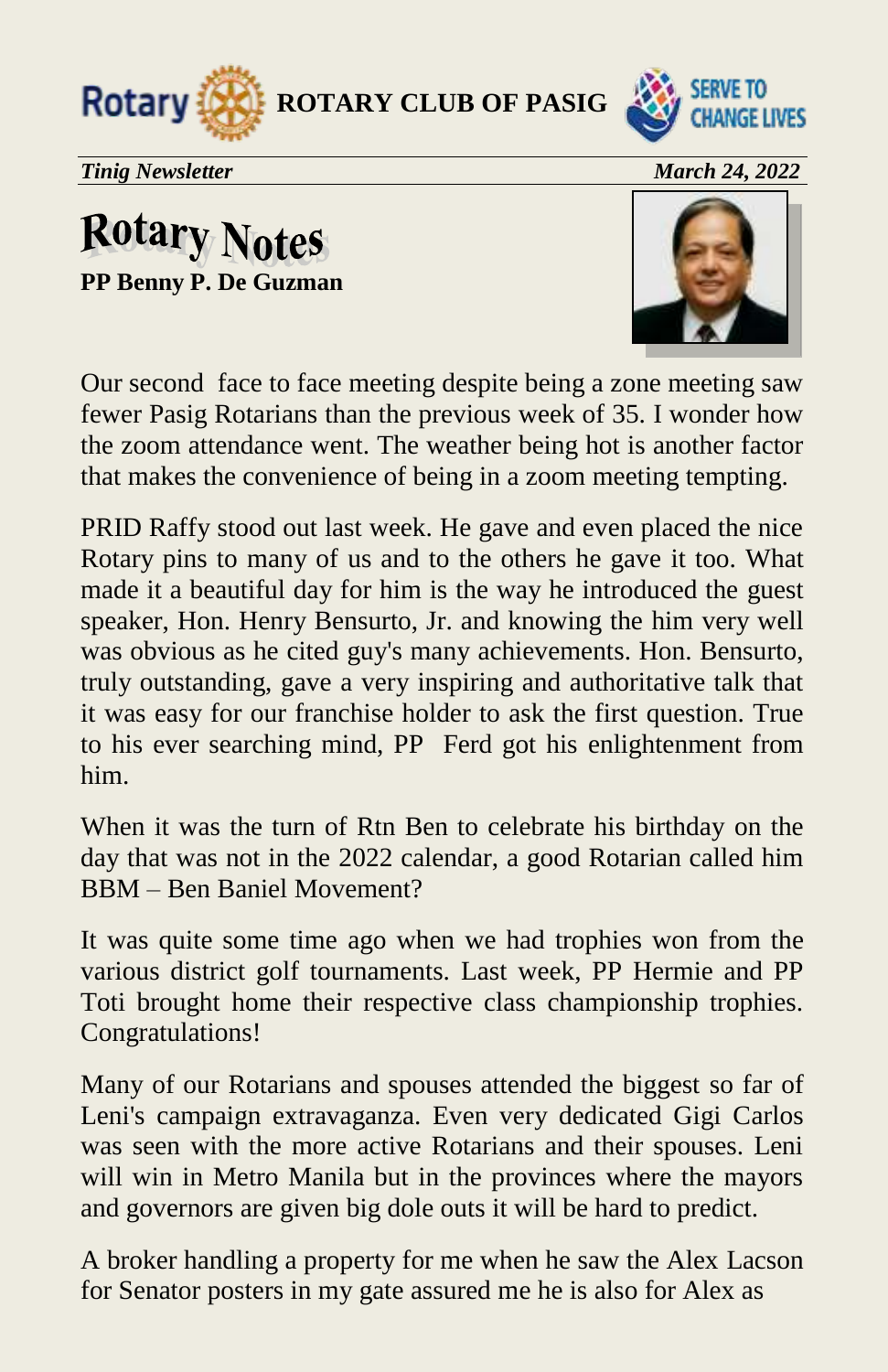



*Tinig Newsletter* March 24, 2022

**Rotary Notes PP Benny P. De Guzman** 

*Continuation 1.* 

the knows the parents-in-law well. I told him I met them much earlier and he was telling me that they were together as active parishioners at the Christ the King Church. O I told him Edda Ferry was a classmate and Teddy Pena was a year ahead of me in UP. That ended it.

I assured our very own Cong Roman that I will endorse him and Mayor Vico in our meeting last week together with their candidates for councilor. But a PP cautioned me it would be in bad taste. Even the lone candidate that I promised to endorse, a nephew of Cong Roman, being a son of his sister. Right now, for the city council I will endorse him as Roman's nephew, Mon Tantoco. His grandparents on both sides are very good friends of mine. Roman's parents, Bert and Lovely Romulo and his paternal grandparents, Justo and Mon Tantoco of Malolos. I am also endorsing Eric Gonzales, a Rotarian from RC Pasig Sunrise but more importantly, a son of a former Rotarian and a Rotarian of the Year, Jun Gonzales. He is also the nephew of PP Peter and PPA Celia. The third one is Angelu Leon who introduced herself as a badminton playmate of my daughter. Ex-Congressman and former Rotarian Dud ut Jaworski also came. Actually I invited the entire team of our Mayor Vico but I was advised not to endorse them in a Rotary meeting. Let us vote for them. They are all way ahead but better to pad their winning margins.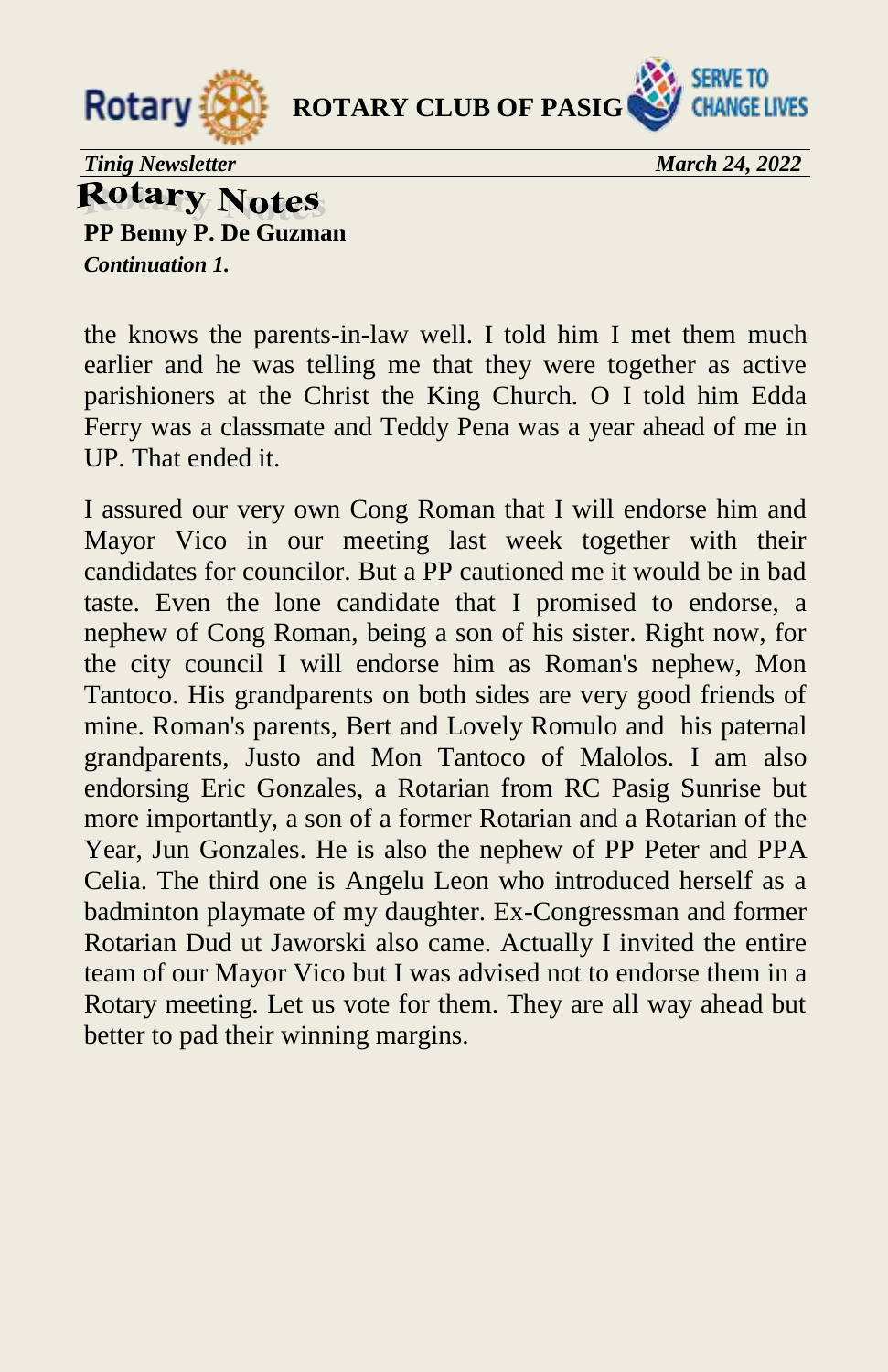



*Tinig Newsletter* March 24, 2022 *March 24, 2022* 

**Walking the Avenues**<br>PP Jun C. Zafra



#### **ROTARY'S NETWORK ENABLES RAPID HUMANITARIAN RELIF FOR UKRAINIAN REFUGEES**

The crisis in Ukraine is having devastating consequences on civilians as families flee their homes. According to the United Nations, [more than 3 million people,](https://data2.unhcr.org/en/situations/ukraine) most of them women and children, have sought refuge in neighboring countries and across Europe, while about 1 million more people have been displaced within Ukraine.

Rotary and Rotaract clubs in Europe and around the world have taken swift action and are working with members nearby to provide food, water, medical equipment, and shelter for refugees.

#### **Rotaract Europe**

The European Rotaract Information Centre, a multidistrict information organization that serves Rotaractors all over Europe, created a United for Peace site that compiles information for refugees and volunteers.

- The site offers information about free rail, bus, and air transportation available to refugees and lists details about what's needed and how to help at specific national borders.
- It also has fundraising details for hospitals in the western Ukraine city of Lviv, as well as for clubs that are helping in various places and for other organizations in the region.
- The site lets Rotaractors coordinate shelter for refugees stranded at the border. Volunteer hosts can sign up through an online form and specify how many people they can house and for how long. Begun as an initiative to help fellow Rotary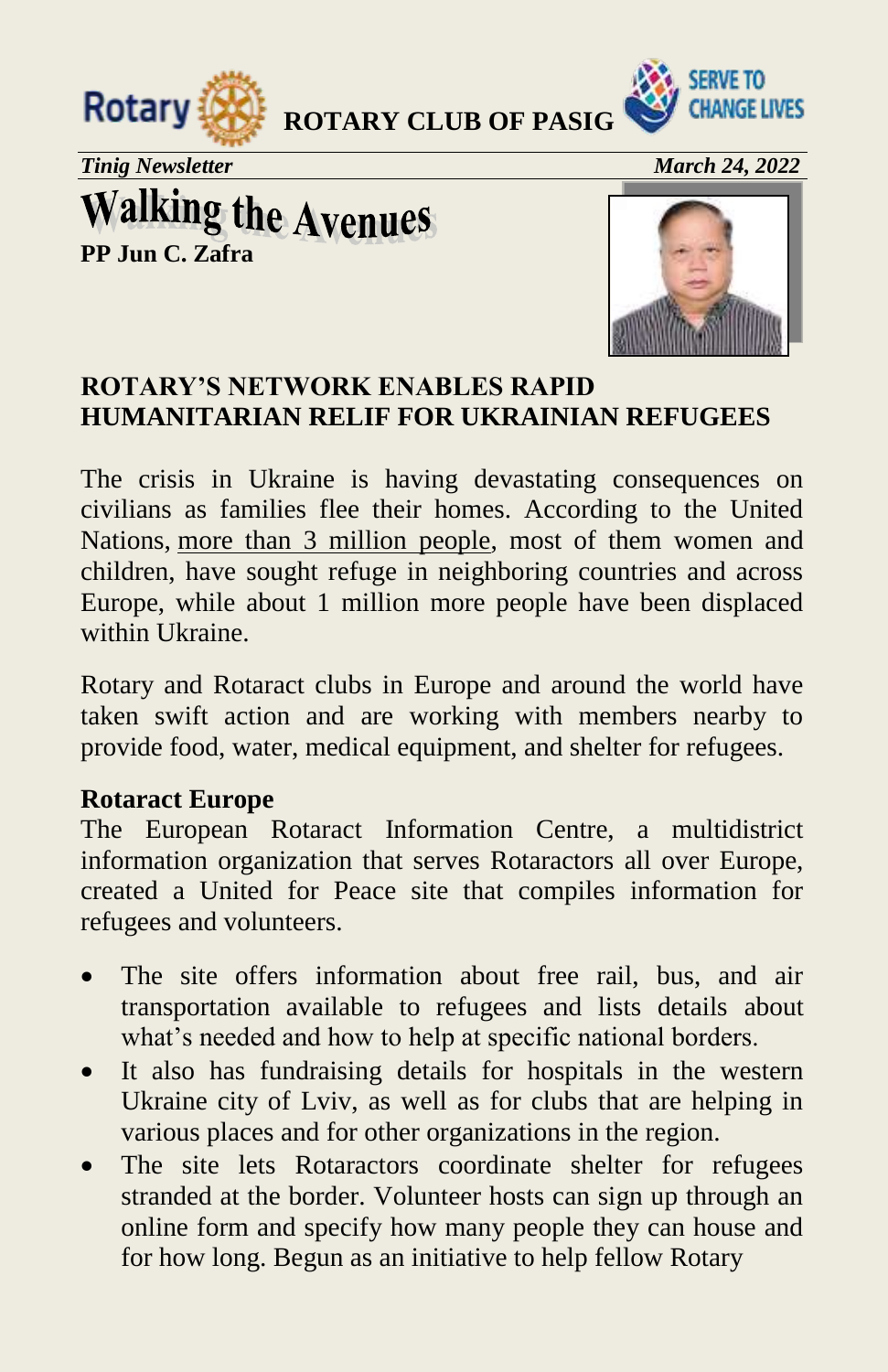



*Tinig Newsletter* March 24, 2022 *March 24, 2022* 

# **Walking the Avenues**

**PP Jun C. Zafra**

#### *Continuation 1.*

members leaving Ukraine, it's now being used by Rotaract and Rotary members all over Europe to offer help.

 A tool on the site links a demand for goods with available supplies. It was created within 48 hours after a team of 60 members from 10 countries met by videoconference about how to meet the most urgent needs.

#### **Ukraine**

Ukraine has 62 Rotary clubs and six satellite clubs with about 1,100 members, and 24 Rotaract clubs with more than 300 members.

- District 2232 (Ukraine and Belarus) formed a committee to help people affected by the crisis. It has launched an appeal to Rotary members worldwide for funds to provide basic necessities.
- The city of Lviv has had an influx of people displaced from other cities around Ukraine. The Rotary Club of Lviv International, working with local authorities and major hospitals, created an online spreadsheet of relief items that can be accessed by people who want to help. Members arrange for the donated items to be delivered to hospitals and coordinate storage with local warehouses.

#### **Poland**

Poland has taken in more than a million refugees, and Rotary clubs all over the country created a central account for contributions.

 The Rotary Club of Olsztyn is collecting and managing donations for more than 150 Ukrainians who are staying at Ostróda Camp, a conference and recreation center. Most of the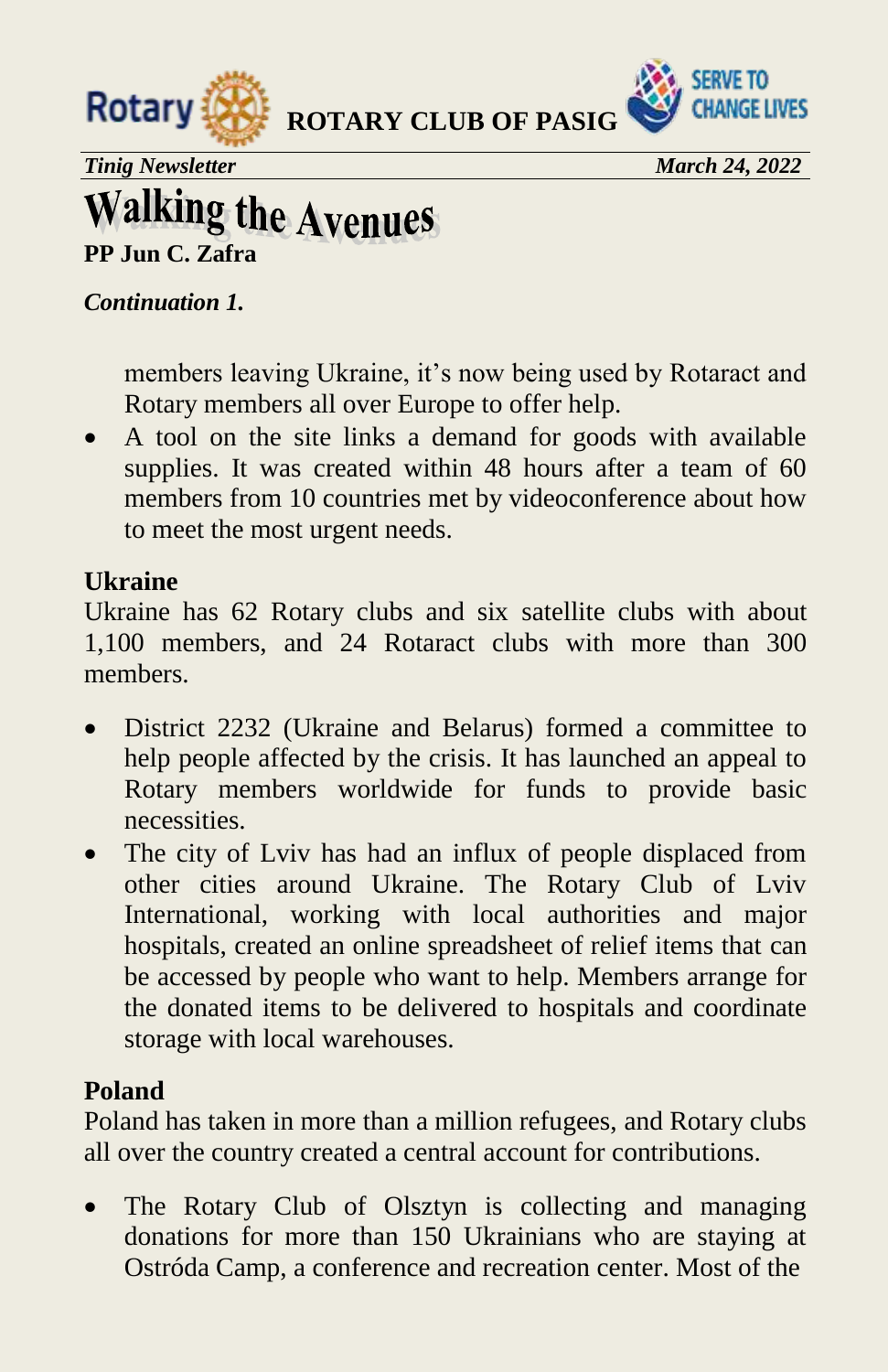



*Tinig Newsletter* March 24, 2022

# **Walking the Avenues**<br>PP Jun C. Zafra

#### *Continuation 2.*

occupants are unaccompanied children whose parents stayed in Ukraine. Four cars full of supplies including food, clothes, toiletries, and toys were donated hours after the center began accepting refugees.

- Members of the Rotary Club of Zamosc worked with a member of the Rotary Club of Wolsztyn, who owns a medical supply distribution company, to coordinate a partnership with other organizations to collect supplies and equipment.
- The Rotary Club of Gdansk Centrum is providing accommodations for four refugee families, and members who own businesses are offering them work.

#### **Other countries that border Ukraine**

- The Rotary Club of Kisvárda, Hungary, is coordinating contributions and mobilizing members to donate necessities and deliver the items to where they're needed.
- Rotary members in Romania and Moldova have created a central fund for contributions and set up WhatsApp groups that organize food donations and coordinate shelter for refugees.
- In Slovakia and the Czech Republic, clubs have partnered with a railway and cargo company to offer transportation to nearly 2,300 refugees.

#### *Kim Widlicki and Claudia Brunner contributed to this article.*

Follow updates on how Rotary members are providing humanitarian relief on [Twitter,](https://twitter.com/rotary) [Facebook,](https://www.facebook.com/rotary/) [Instagram,](https://www.instagram.com/rotaryinternational/) and [LinkedIn.](https://www.linkedin.com/company/rotary-international) Check back for updates on [Rotary.org](https://rotary.org/en) and [My](https://my.rotary.org/en/)  [Rotary.](https://my.rotary.org/en/)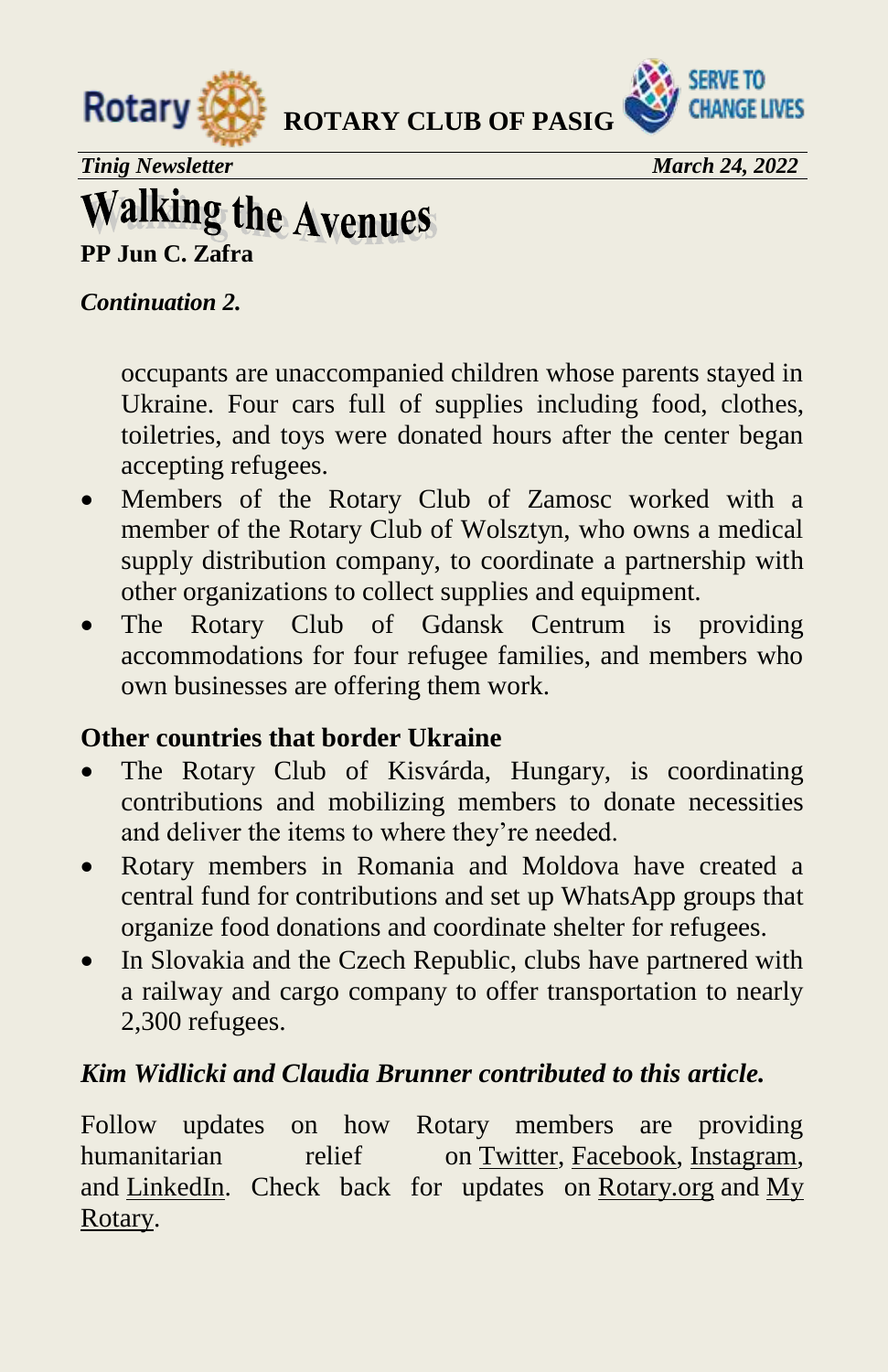



**Tinig Newsletter March 24, 2022** 

# **Our Guest Speaker**

**Rtn Rodrigo "Rod" G. Moreno** 

Today's speaker is a fellow Rotary Pasig member who will speak on the topic : Estate and Succession Planning. He earned his Bachelor of Arts Degree, Major in History, from the De La Salle University in 2001 and his Juris Doctor Degree from the Ateneo De Manila University School of Law in 2005, and successfully hurdled the Bar Examinations during the same year.

He is a Lifetime Member of the Integrated Bar of the Philippines Pasay-Paranaque-Las Pinas-Muntinlupa ("IBP-PPLM") Chapter. In August 2011, Rod established the **Law Firm of Moreno and Associates** that specializes in criminal, civil, and administrative litigation, including property disputes, breaches of contract, damages, intra-corporate struggles, quasi-delicts, family and personal relations matters, and high-profile cases. Some notable cases that his law firm handled were the 2013 Balintang channel shooting incident, and non-bailable cases, such as the so called v-150 armored personnel carrier case. The latter involved a number of former top officials of the Philippine national police who were detained for years without bail pending their trial in the sandiganbayan.

It was not long since the establishment of the firm, Moreno and Associates has expanded its client base, that saw Rod and his legal and non-legal staff handle cases in different trial and appellate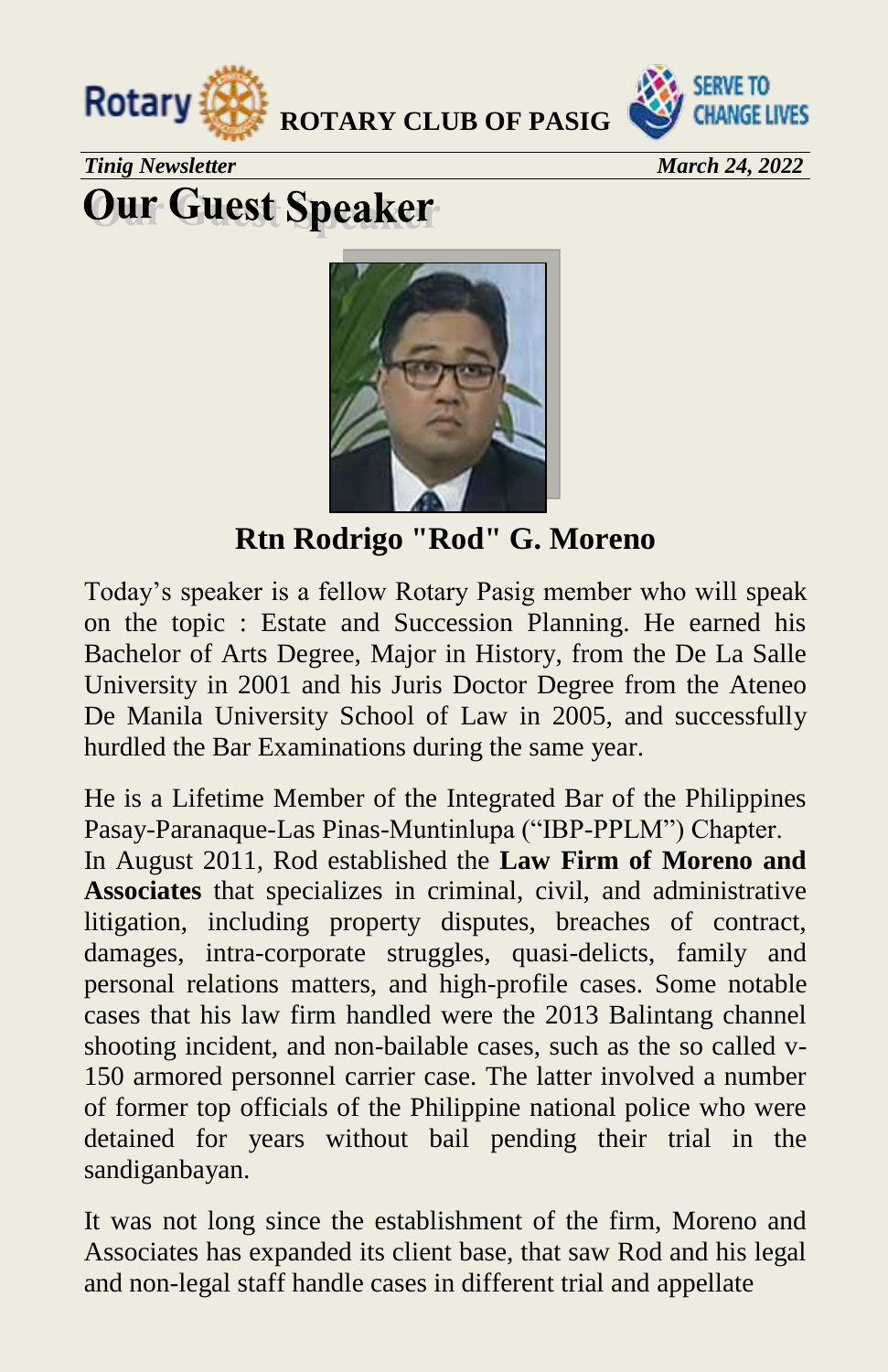



*Tinig Newsletter* March 24, 2022

# **Our Guest Speaker**

*Continuation 1.* 

courts throughout the Philippines, including the Supreme Court, the Office of the Ombudsman, the Sandiganbayan, and over several prosecutor's offices and quasi-judicial bodies.

Rod is currently a consultant of Senator Richard Gordon and the senate electoral tribunal, as well as the senate blue ribbon committee. He is the Vice-President and General Counsel of Gun Owners in Action ("Go Act"), a non-stock, non-profit organization that he co-founded and turning him into a valuable resource person, in both upper and lower house of congress, on hearings related to firearms legislation.

In 2020 Rod co-founded the Movement for the protection of PWDs and Senior Citizens of which he is also the Chief advocacy officer, the movement seeks to raise awareness of the public as to the rights of Persons with disabilities and senior citizens and to develop and implement programs to protect and uphold the rights of PWDs and senior citizens.

Rod spend his leisure hours on reading, particularly historical publications, practical and defensive shooting ,in which Rod has earned various trophies and awards, boxing, Kali (Filipino Martial Arts), and Krav Maga.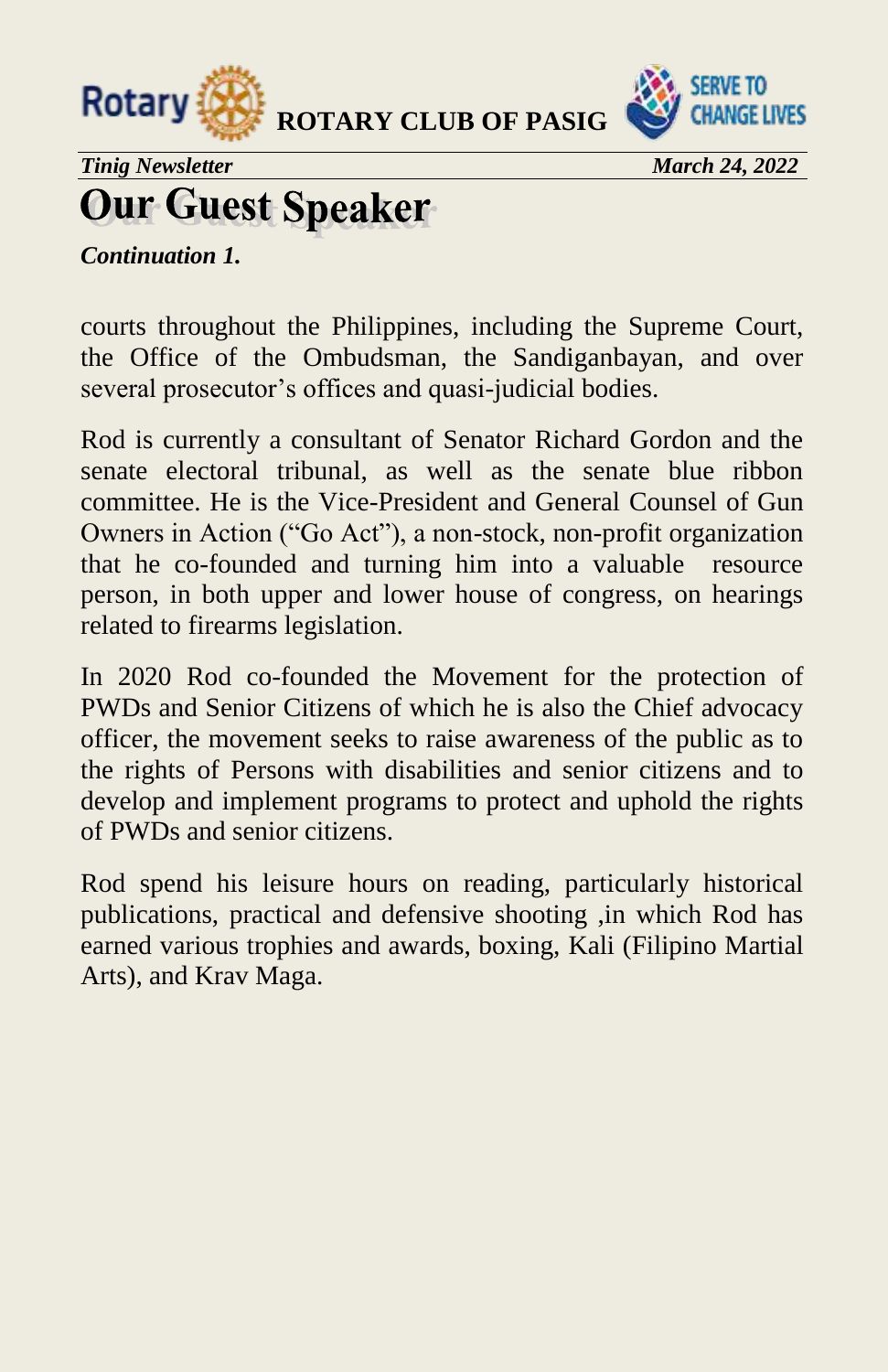



*Tinig Newsletter* March 24, 2022 **finig Tidbits** 

**By: PP Peter M. Javier** 



#### **MURPHY'S LAWS OF COMPUTING**

- 1. When computing, whatever happens, behave as though you meant it to happen.
- 2. When you get to the point where you really understand your computer, it's probably obsolete.
- 3. The first place to look for information is in the section of the manual where you least expect to find it.
- 4. When the going gets tough, upgrade.
- 5. For every action, there is an equal and opposite malfunction.
- 6. To err is human.. to blame your computer for your mistakes is even more human, it is downright.
- 7. He who laughs last probably made a back-up.
- 8. If at first you do not succeed, blame your computer.
- 9. A complex system that does not work is invariably found to have evolved from a simpler system that worked just fine.
- 10. The number one cause of computer problems is computer solutions.
- 11. A computer program will always do what you tell it to do, but rarely what you want to do.

*(from Baba Mail)*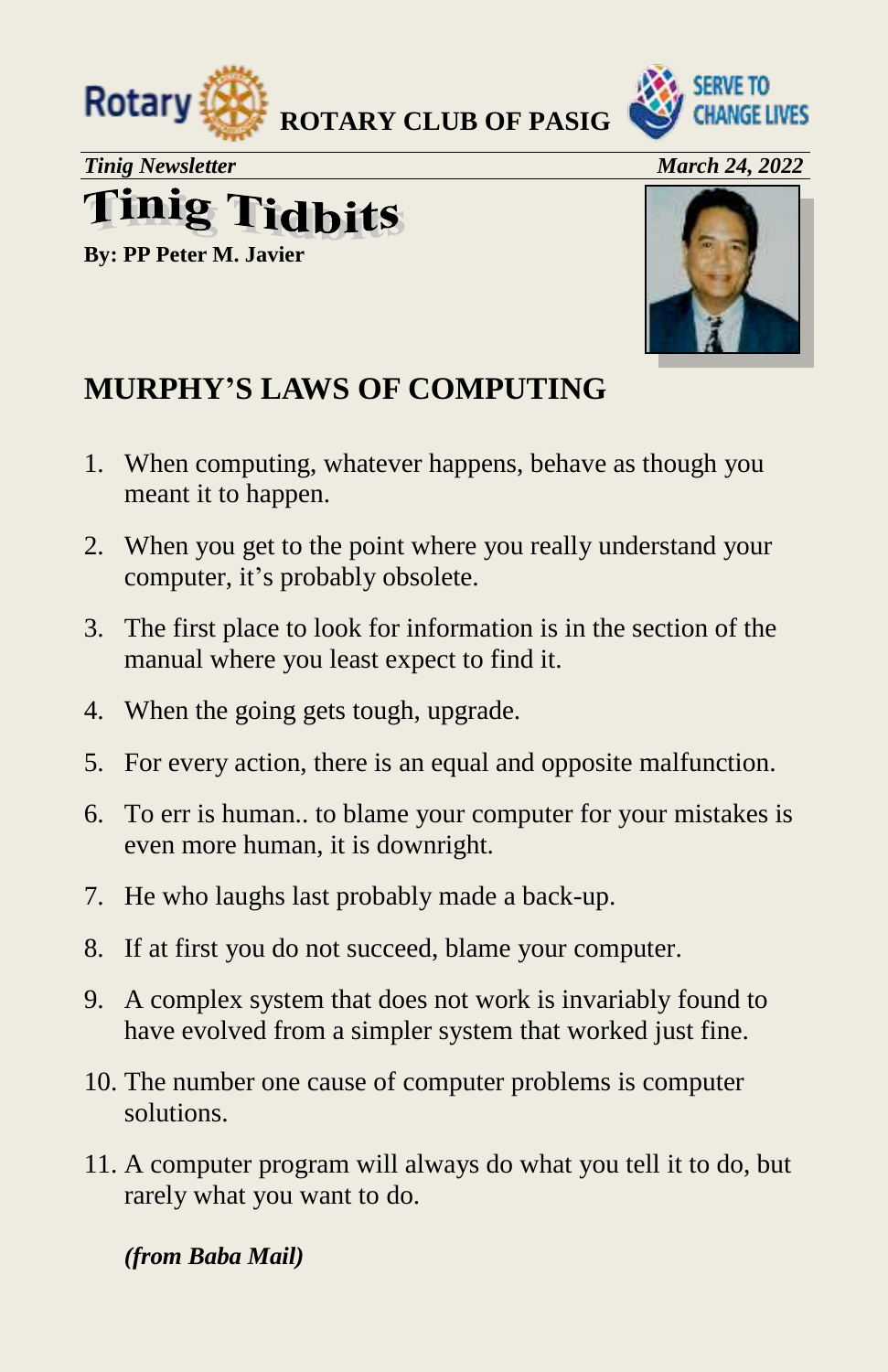



#### *Tinig Newsletter* March 24, 2022

## Pangkat Members RY 2021 - 2022

#### *PANGKAT NO. 1 PANGKAT NO. 3*

- **1. Pres Garrick Ang Leader 1. PP Ogie Lim – L**
- 
- 
- 
- 5. PP Sonny Samson 5. PP Topax Colayco
- *6.* PP Rene Bocaya 6. PP Ner Laino
- 7. Rtn Philip Yoon 7. Rtn Flor De Pano
- 8. Rtn Manfred Guangko 8. Rtn Chonny Gimenez
- 9. Rtn. Philip Go 9. Rtn Edison Go
- 10. Rtn Marlo Guillano 10. Rtn Roman Romulo
- 
- 12. Rtn. Nilo Ocampo 12. Rtn Nico David
- 13. Rtn Dickson Berberabe 13. Rtn. Gerrard Estrada
- 14. Rtn Bernard Bobadilla 14. Rtn Ferdie Legaspi
- 
- 16. Rtn Mads Bengua 16. Rtn Bernard Dy

- 1. PN Bong Paloma Leader 1. Rtn Adolf Aran Leader
- 
- 3. PP Esto Lichauco 3. PP Celso Ylagan
- 
- 5. PP Conrad Cuesta 5. PP Nick Guzman
- 6. PP Hermie Orbe 6. PP Ferd Rivera
- 7. PP Jun Zafra 7. PP Vic Lim
- 8. Rtn. Sammy Lazo 8. PP Henry Uy
- 9. Rtn Nesty Carolina 9. Rtn Chito Bernardo
- 
- 11. Rtn Tony Diaz 11. Rtn Ben Baniel
- 

- 
- *2.* Rtn Jake Oh- Co- L 2. Rtn Oyie Averilla Co L
- 3. PP Peter Javier 3. PRID Raffy Garcia III
- 4. PP Arjan Ramnani 4. PP Benny De Guzman
	-
	-
	-
	-
	-
	-
- 11. Rtn Carlo Doce 11. Rtn. Fr. Kell Ortega
	-
	-
	-
- 15. Rtn Jeff Sonora 15. Rtn. Rod Moreno
	-
	- 17. Rtn. Bart Ronquillo
	- 18. Rtn. Demy Magpantay

#### *PANGKAT NO. 2 PANGKAT NO. 4*

- 
- 2. Rtn. Tet Mallare- Co-L 2. Rtn Roy Quejada- Co L
	-
- 4. PP Rhett Ermita 4. PP Peter John Javier
	-
	-
	-
	-
	-
- 10. Rtn Noel Go 10. Rtn Alex Lacson
	-
- 12. Rtn Nicky Ty 12. Rtn. Roman Arugay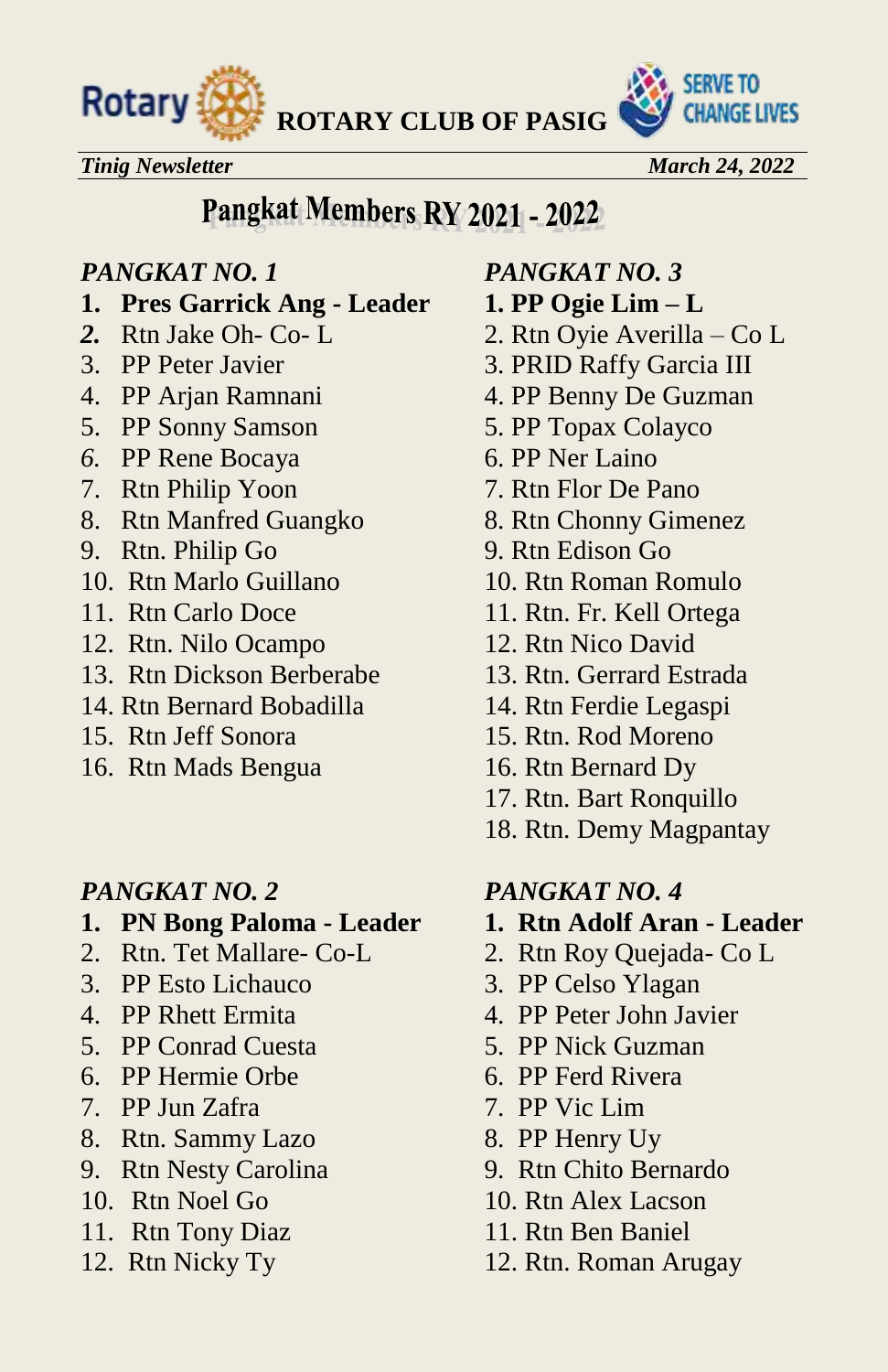



*Tinig Newsletter* March 24, 2022 *March 24, 2022* 

## Pangkat Members RY 2021 - 2022

#### *Continuation 1.*

- 
- 
- 15. Rtn Roehl Fontanilla 15. Rtn Arnel Condicion
- 
- 

- 2. Rtn Roland Vasquez Co L 2. Rtn. Ato Basco- Co L
- 
- 
- 5. PP Ramy Garcia IV 5. PP Vic Aquino
- 
- 
- 
- 9. Rtn. Fr. Vincent Amores 9. Rtn Ike Ona
- 
- 
- 
- 13. Rtn Vince Ermita 13. Rtn Jecko Santos
- 14. Rtn. Richard Berganos 14. Rtn Arnel Estaniel
- 
- 
- 17. Henry John Claravall 17. Stephen Valera
- 13. Rtn Vico Sotto 13. Rtn. Johansson De Guzman
- 14. Rtn Jay Bautista 14. Rtn. Charles Reyes
	-
- 16. Rtn Gene Menor 16. Rtn Dekdek Paloma
- 17. Rtn. Rovic de Jesus 17. Rtn. Charlie Jaramillo

#### *PANGKAT NO. 5 PANGKAT NO. 6*

- **1. Rtn Ping Tan-Leader 1. Rtn. Sonny Rivera L** 
	-
- 3. PP Peping Mabanta 3. PP Totoy Bartolome
- 4. PP Bert Albano 4. PP Tito Henson
	-
- 6. IPP RJ Ermita 6. PP Rel Gomez
- 7. PP Toti Buhain 7. PP Jess Acantilado
- 8. PP Ed Lucero 8. Rtn. Jojo Opinio
	-
- 10. Rtn Albert Mendiola 10. Rtn Dennis Albano
- 11. Rtn Cesar Lacuna 11. Rtn Bebert Lacuna
- 12. Rtn Pal Bolivar 12. Rtn Raj Cordova
	-
	-
- 15. Rtn Gary Ona 15. Rtn James Porter
- 16. Rtn Anson Tan 16. Rtn. Rebo Saguisag
	-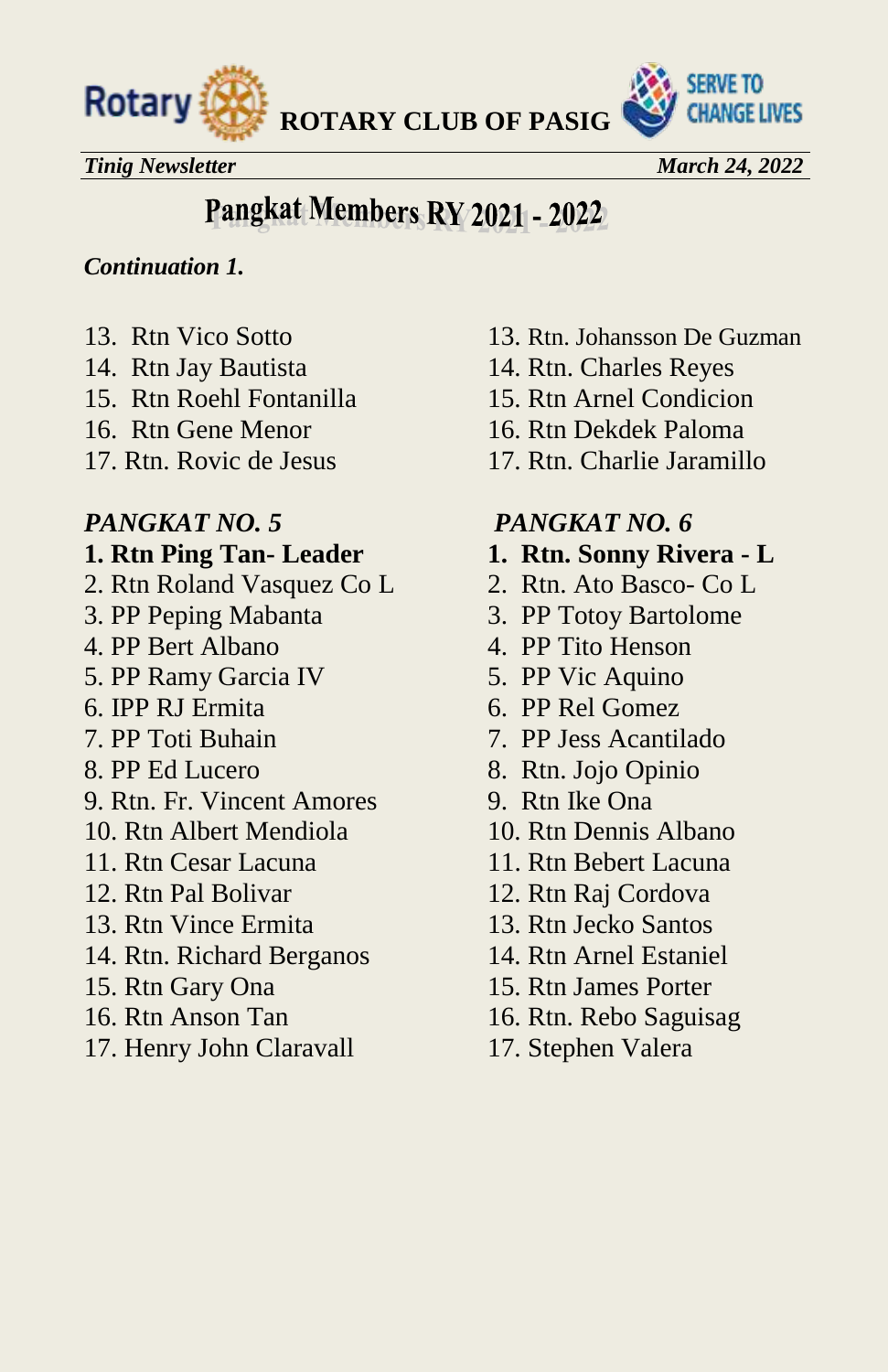



*Tinig Newsletter* March 24, 2022

#### *DECLARATION OF ROTARIANS IN BUSINESS AND PROFESSIONS*

#### *As a Rotarian engaged in a business or profession, I am expected to:*

- 1. Consider my vocation to be another opportunity to serve;
- 2. Be faithful to the letter and to the spirit of the ethical codes of my vocation, to the laws of my country, and to the moral standards of my community;
- 3. Do all in my power to dignify my vocation and to promote the highest ethical standards in my chosen vocation;
- 4. Be fair to my employer, employees, associates, competitors, customers, the public and all those with whom I have a business or professional relationship;
- 5. Recognize the honor and respect due to all occupations which are useful to society;
- 6. Offer my vocational talents: to provide opportunities for young people, to work for the relief of the special needs of others, and to improve the quality of life in my community;
- 7. Adhere to honesty in my advertising and in all representations to the public concerning my business or professions;
- 8. Neither seek from nor grant to a fellow Rotarian a privilege or advantage not normally accorded others in a business or professional relationship.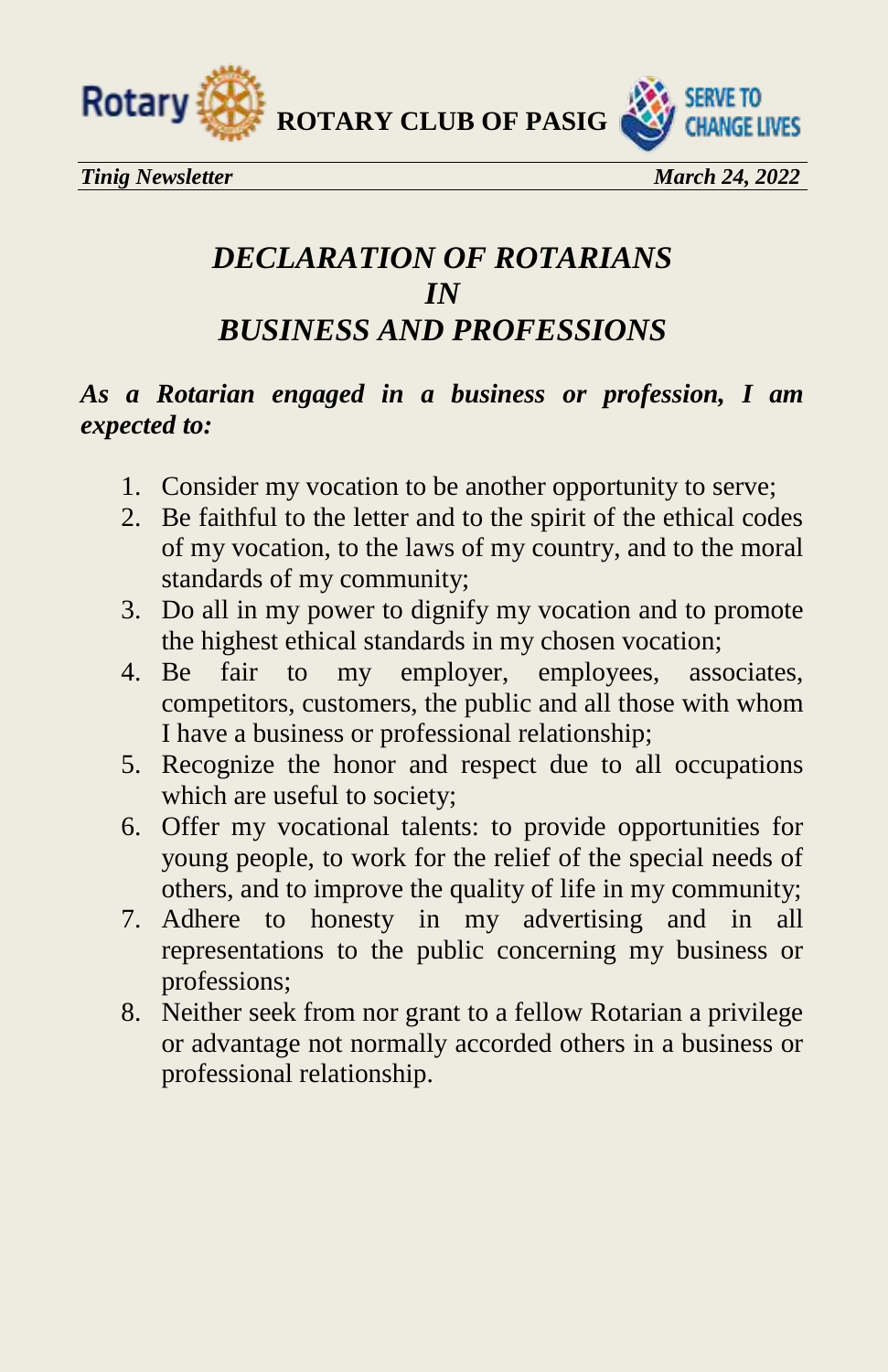



#### *ROTARY CODE OF CONDUCT*

#### *As a Rotarian, I will*

- 1. Exemplify the core value of integrity in all behaviors and activities
- 2. Use my vocational experience and talents to serve in Rotary
- 3. Conduct all of my personal, business, and professional affairs ethically, encouraging and fostering high ethical standards as an example to others
- 4. Be fair in all dealings with others and treat them with the respect due to them as fellow human beings
- 5. Promote recognition and respect for all occupations which are useful to society
- 6. Offer my vocational talents: to provide opportunities for young people, to work for the relief of the special needs of others, and to improve the quality of life in my community
- 7. Honor the trust that Rotary and fellow Rotarians provide and not do anything that will bring dis-favor or reflect adversely on Rotary or fellow Rotarians
- 8. Not seek from a fellow Rotarian a privilege or advantage not normally accorded others in a business or professional relationship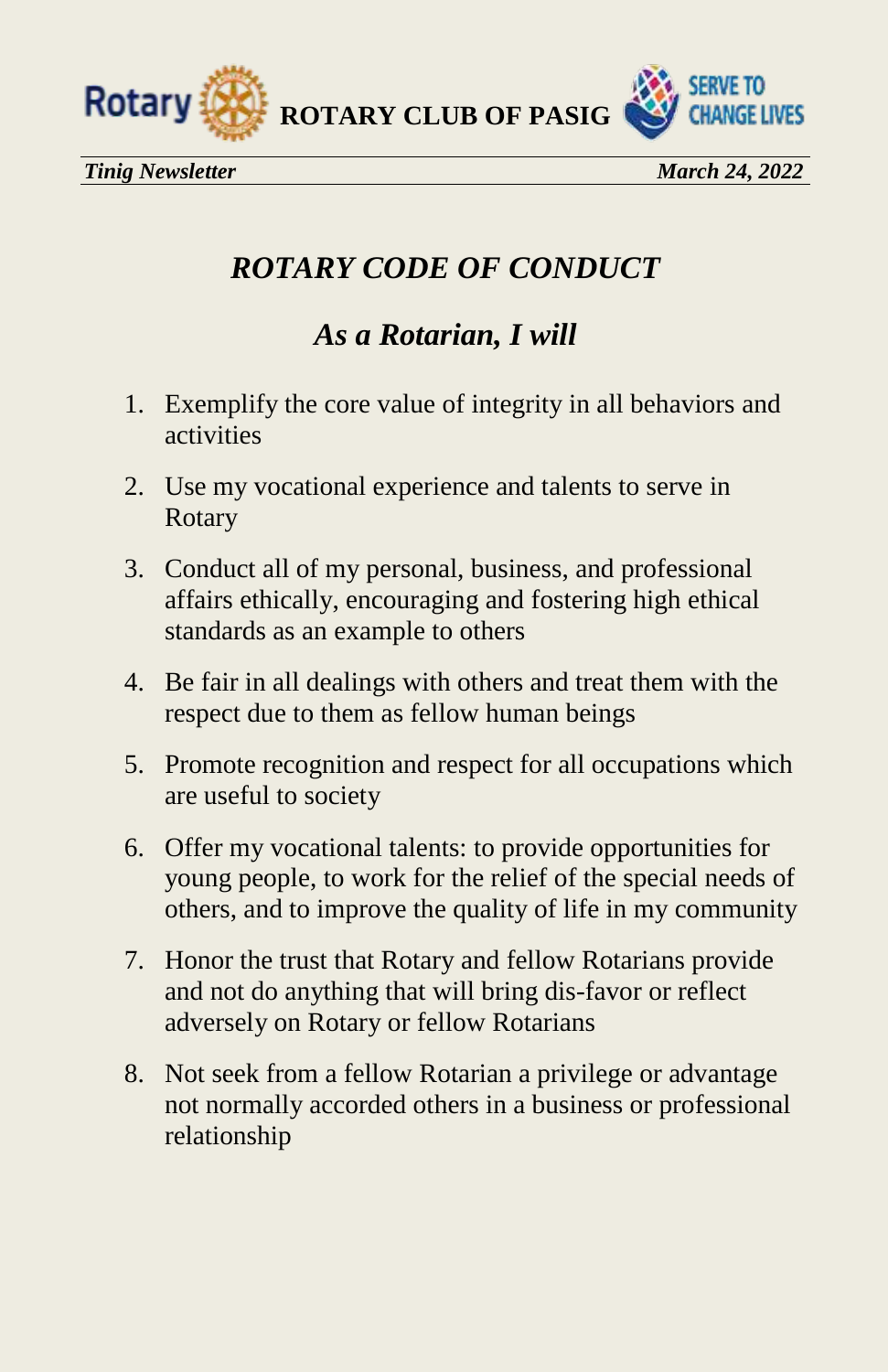



*Tinig Newsletter March 24, 2022* 

# **Scholarships Pledges SY 2021-22**

#### **As of March 24, 2022**

| 1. | Anonymous                         | $10 - Pd$    | 32. PP Conrad Cuesta | 3 - Pd   |
|----|-----------------------------------|--------------|----------------------|----------|
| 2. | Anonymous                         | $8 - Pd$     | 33. Rtn. Edison Go   | $1 - Pd$ |
| 3. | PP Ed Lucero                      | $1 - Pd$     | 34. PP Topax Colayco | $1 - Pd$ |
| 4. | PP Peter Javier                   | $1 - Pd$     | 35. Rtn. Sammy Lazo  | $1 - Pd$ |
| 5. | <b>PP Jess Acantilado</b>         | $1 - Pd$     | 36. PP Jun Zafra     | $1 - Pd$ |
| 6. | <b>Rtn. Bart Ronquillo</b>        | $1 - Pd$     | 37. PP Ner Laino     | 5- Pd    |
| 7. | PE Bong Paloma                    | $1 - Pd$     | 38. Rel Gomez        | $1 - Pd$ |
| 8. | Pres. Garrick Ang                 | $1 - Pd$     | 39. PP Celso Ylagan  | $1 - Pd$ |
| 9. | PP Benny de Guzman 1 - Pd         |              | 40. Vic Aquino       | $1 - Pd$ |
|    | 10. PP Tito Henson                | $1 - Pd$     |                      |          |
|    | 11. PP Vic Lim                    | $1 - Pd$     |                      |          |
|    | 12. PP Nick Guzman                | $\mathbf{1}$ |                      |          |
|    | 13. PP Ramy Garcia IV             | $\mathbf{1}$ |                      |          |
|    | 14. PP Peping Mabana              | $1 - Pd$     |                      |          |
|    | 15. PP Arjan Ramnani              | $1 - Pd$     |                      |          |
|    | 16. PP Ogie Lim                   | $1 - Pd$     |                      |          |
|    | 17. PP John Javier                | $1 - Pd$     |                      |          |
|    | 18. Rtn. Pal Bolivar              | 1 - Pd       |                      |          |
|    | 19. Rtn. Jake Oh                  | 1 - Pd       |                      |          |
|    | 20. Rtn. Bernard Bobadilla 1 - Pd |              |                      |          |
|    | 21. Rtn. Tony Diaz                | 1            |                      |          |
|    | 22. Rtn. Flor de Pano             | 1 - Pd       |                      |          |
|    | 23. Rtn. Fr. Kell Ortega          | $1 - Pd$     |                      |          |
|    | 24. Rtn. Anson Tan                | $\mathbf{1}$ |                      |          |
|    | 25. Rtn. Alex Lacson              | $\mathbf{1}$ |                      |          |
|    | 26. Rtn. Mads Bengua              | $1 - Pd$     |                      |          |
|    | 27. PP Henry                      | $2 - Pd$     |                      |          |
|    | 28. Rtn. Tet Mallare              | $1 - Pd$     |                      |          |
|    | 29. PP Rhett Ermita               | $1 - Pd$     |                      |          |
|    | 30. Rtn Roehl Fontanilla          | $1 - Pd$     |                      |          |
|    | 31. Rtn Dennis Albano             | $1 - Pd$     |                      |          |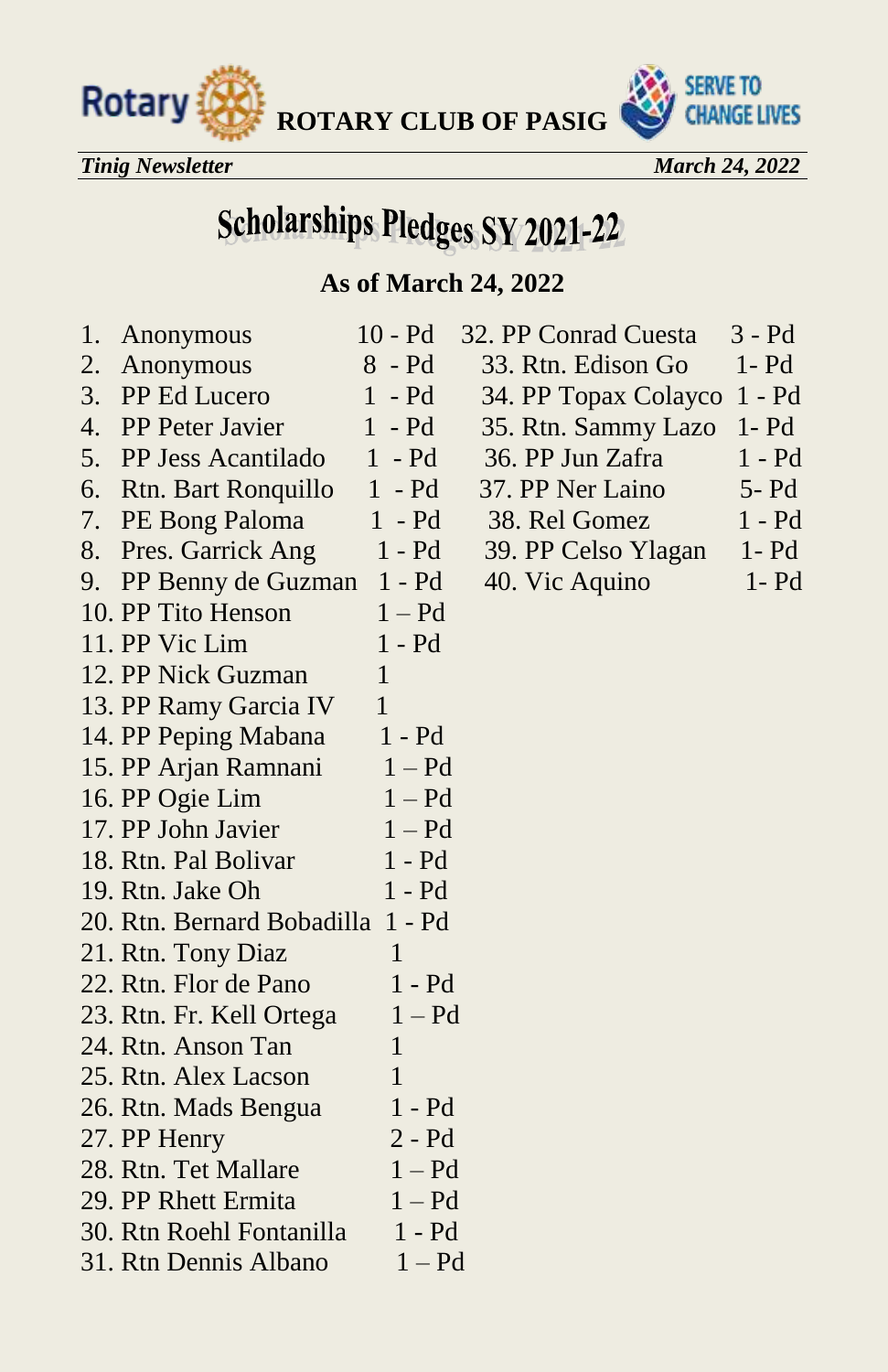



*Tinig Newsletter* March 24, 2022 *March 24, 2022* 

## **Officers and Directors**

**ROTARY CLUB OF PASIG (RY 2021-2022)**

**President** Garrick "Garrick" L. Ang **Vice President/PE** Josefino "Bong" M. Paloma **Club Secretary** PP Peter John "John" U. Javier **Treasurer** PP Marcelo "Jun" C. Zafra, Jr.

**DIRECTOR:** 

**Club Administration** PP Rogelio "Ogie" S. P. Lim **Membership** Rtn. Adolfo "Adolf" de Jesus Aran **Public Relations** PP Renato "Rene" Bocaya **Service Community** Rtn. Francisco "Sonny" D.C. Rivera **The Rotary Foundation** Rtn. James Philip Roland V. Porter **Youth Service** PP Roy Eduardo "Ed" T. Lucero **Ex-Officio** IPP Renato Carlos "RJ" H. Ermita Jr

#### **Advisers:**

PP Conrad Cuesta PP Rel Gomez PP Ramy Garcia IV PP Jess Acantilado

**Senior Adviser**  HOF/PRID Raffy Garcia III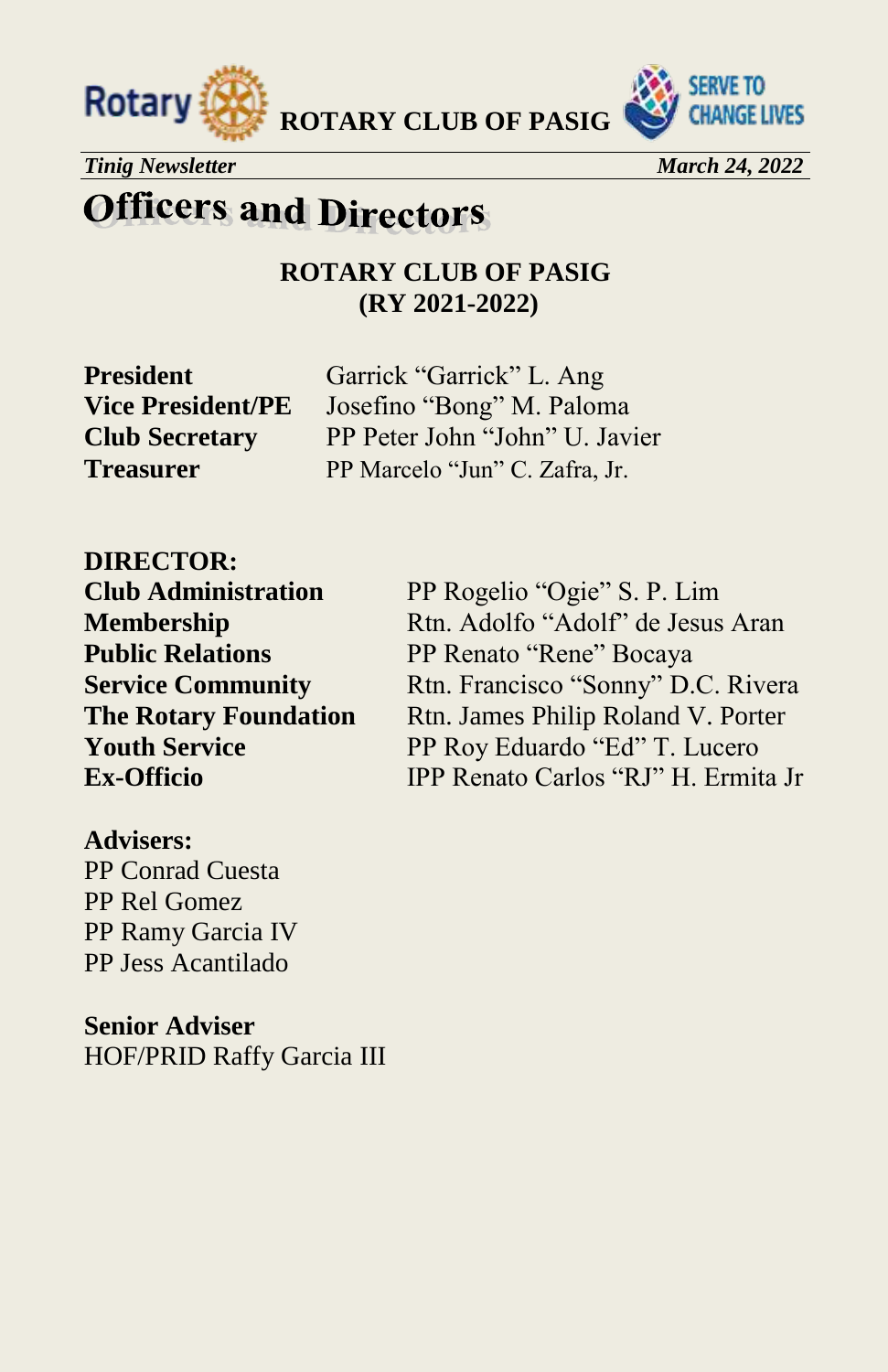



*Tinig Newsletter March 24, 2022* 

# **From the Secretary's Desk**

*Sec. PP John Javier* 



#### **Attendance**

#### **Birthday Celebrants for the Month of March 2022**

#### **Wedding Anniversaries for the Month of March 2022**

#### **Guest and Visiting Rotarians**

- 1. DG Augie Soliman
- 2. Sp. Tess Soliman
- 3. PDG Benny Ricafort
- 4. DGE Bobby Tanyag
- 5. AG Jonie Vestido, RC Pasig Premier
- 6. Rtn. Eric Gonzales, RC Pasig Sunrise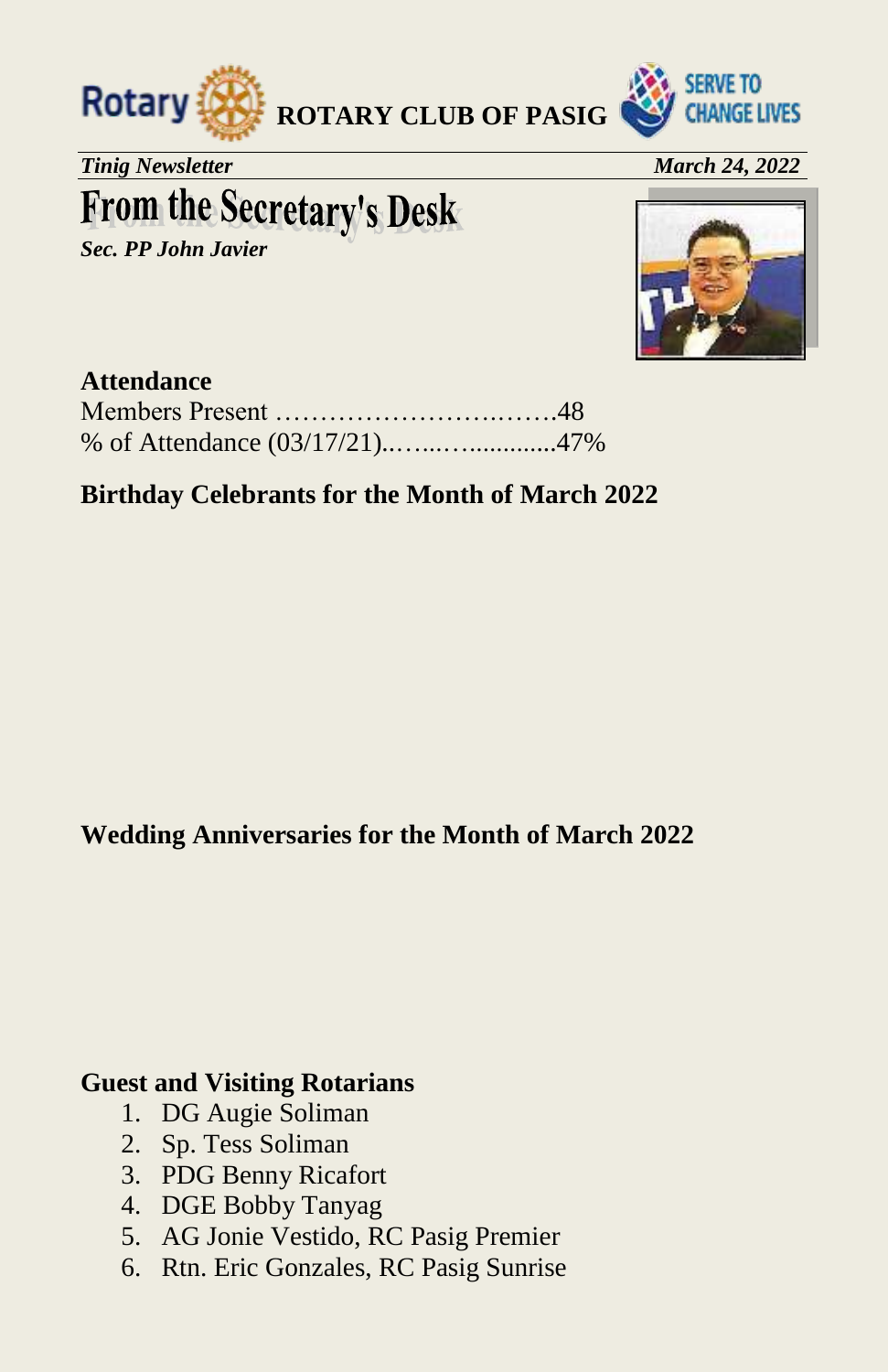



*Tinig Newsletter* March 24, 2022

# **From the Secretary's Desk**

*Sec. PP John Javier* 

#### *Continuation 1.*

- 7. Mariza Bensurto
- 8. PE Glenda Belandres, RC Pasig Premier
- 9. Mart Pacheco, RC Pasig Premier
- 10. Atty. Perlito Campanilla, Host PRID Raffy Garcia III
- 11. Quin A. Cruz, Host: Mayor Vico Sotto
- 12. Corie Raymundo, Host: Mayor Vico Sotto
- 13. Angela de Leon, Host: Mayor Vico Sotto
- 14. Maro Martones, Host: Vico Sotto
- 15. Roberto Baquiran
- 16. Socrate Baquiran
- 17. Wowe Rivera, Host: Mayor Vico Sotto
- 18. Kiko Rustia, Host: Mayor Vico Sotto
- 19. Paul Senogat, Host Mayor Vico Sotto
- 20. Simon Tantoco, Host: Mayor Vico Sotto
- 21. Dodot Jaworski, Host: Mayor Vico Sotto
- 22. Pao Santiago, Host: Mayor Vico Sotto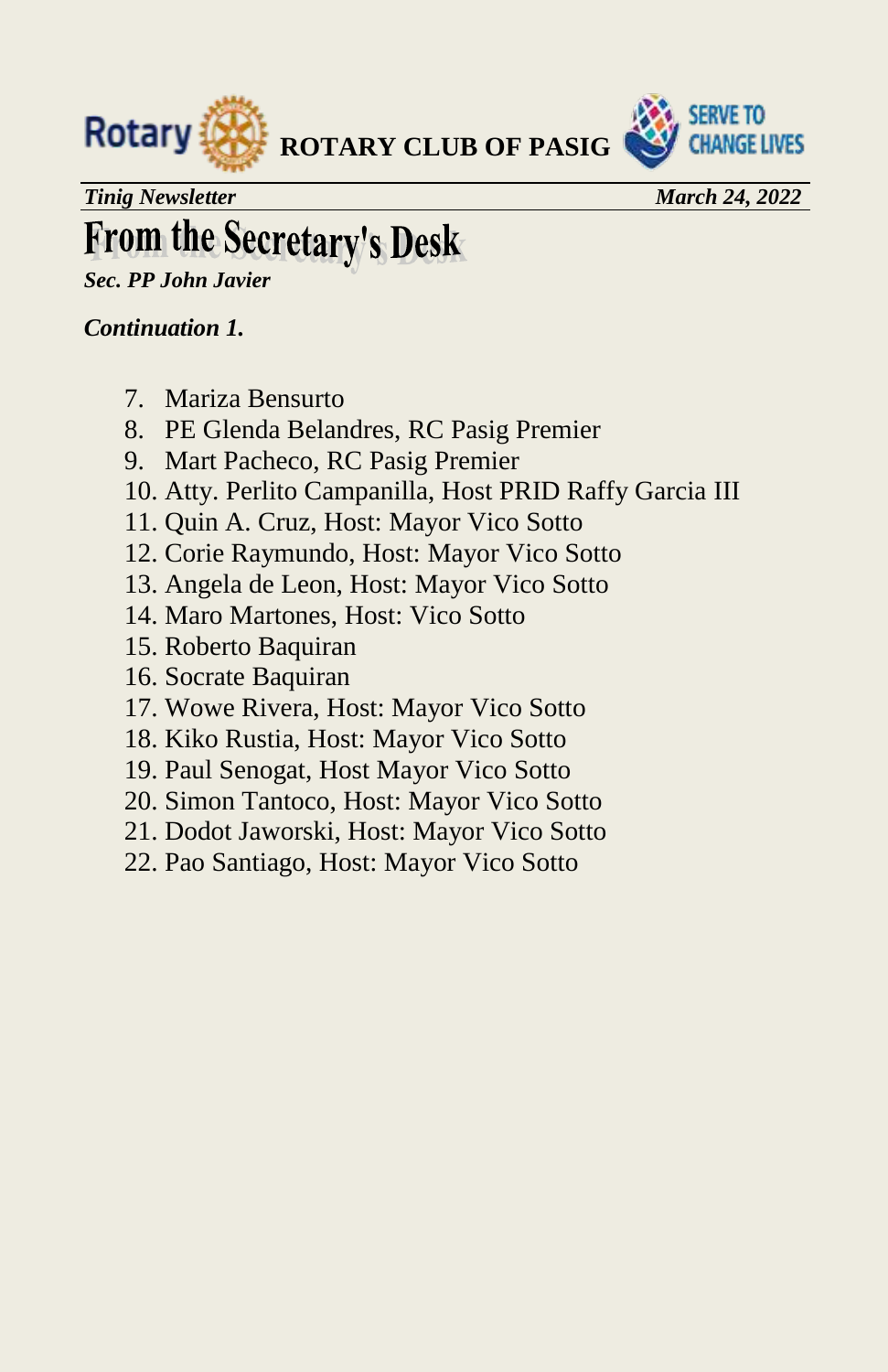



**Tinig Newsletter March 24, 2022** 

# **Editorial Staff**

RY 2021-2022

TINIG STAFF FEATURE WRITERS

GARRICK ANG JOHN JAVIER **PETER JAVIER** From the President Secretary's Desk

 Editor in Chief ROEHL FONTANILLA | BENJAMIN P. JUN C. ZAFRA, JR.

OGIE LIM Rotary Notes Club Bulletin Admin.

ׇ֖֬֕֕

DE GUZMAN Walking the Avenues

PETER M. JAVIER RTN. FR. KELL ORTEGA Tinig Tidbits Invocation

**Website:** [www.rcpasig.org](http://www.rcpasig.org/) **Email :** [rcpasig@hotmail.com](mailto:rcpasig@hotmail.com)

| <b>Secretariat Office:</b> | <b>Ylagan Law Office</b>                     |
|----------------------------|----------------------------------------------|
|                            | Unit 809, City & Land Mega Plaza             |
|                            | <b>ADB</b> Avenue Corner Garnet Road         |
|                            | Ortigas Center, Pasig City Tel. No. 635-2234 |
| <b>Edgar Manalang:</b>     | 0927-9414528; rcpasig@hotmail.com            |

#### **MAKE-UP SLIP**

**This serves as proof of your attendance**

#### **Name of Visiting Rotarian**

#### **Name of Rotary Club**

**RC – Pasig Club Secretary: \_\_\_\_\_\_\_\_\_\_\_\_\_\_\_\_\_\_\_\_\_ Date: \_\_\_\_\_\_**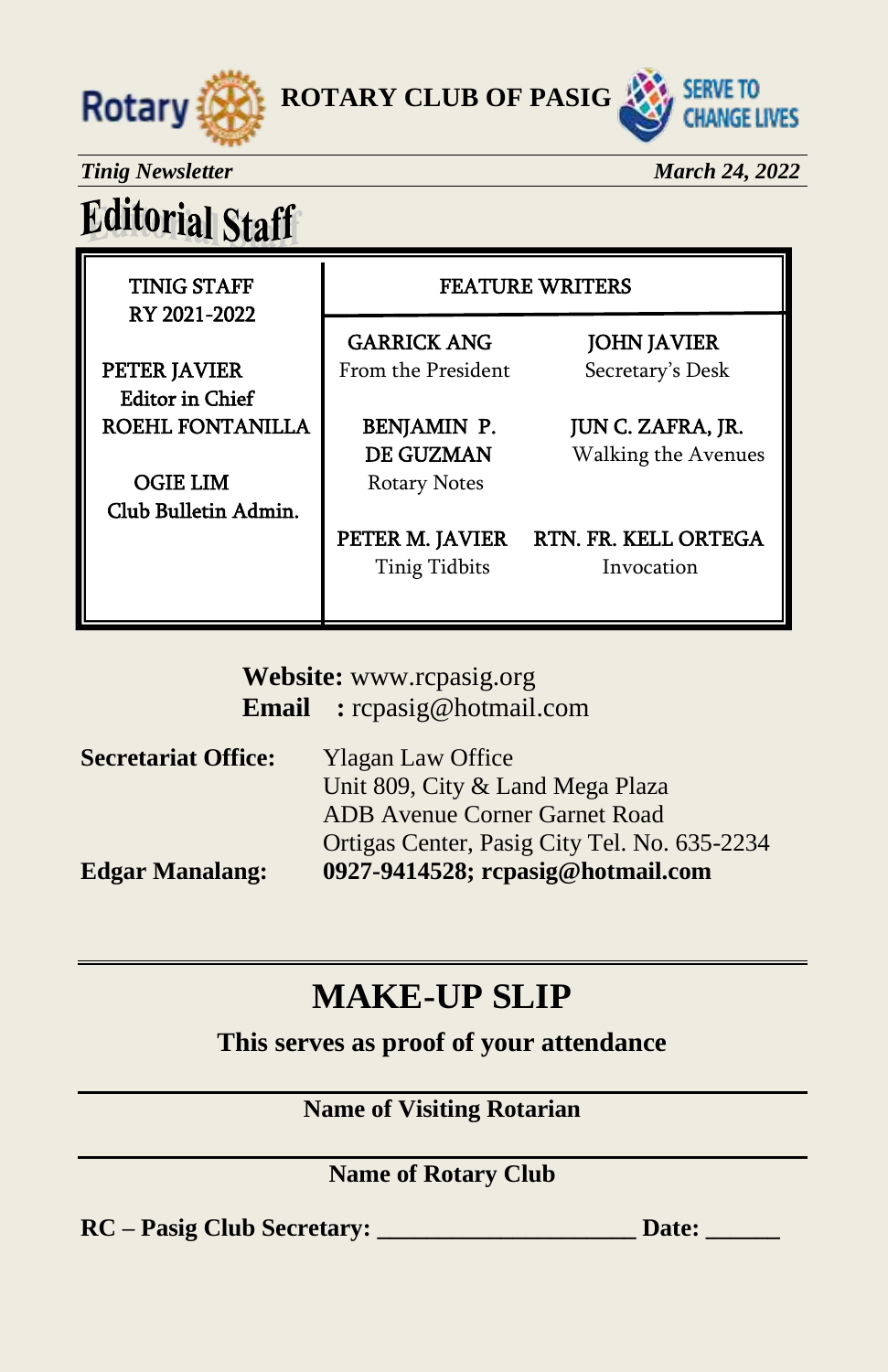



*Tinig Newsletter* March 24, 2022

### **Glimpses of Our Last Meeting**



LCP Garrick starts his 2nd f2f meeting.





#### ROTARY

Pangkat 3 Leader PP Ogie leads invocation. Rtn Rod recites Apat Na Urian Ng Rotaryo.



PP Benny is finemaster. It's president's time.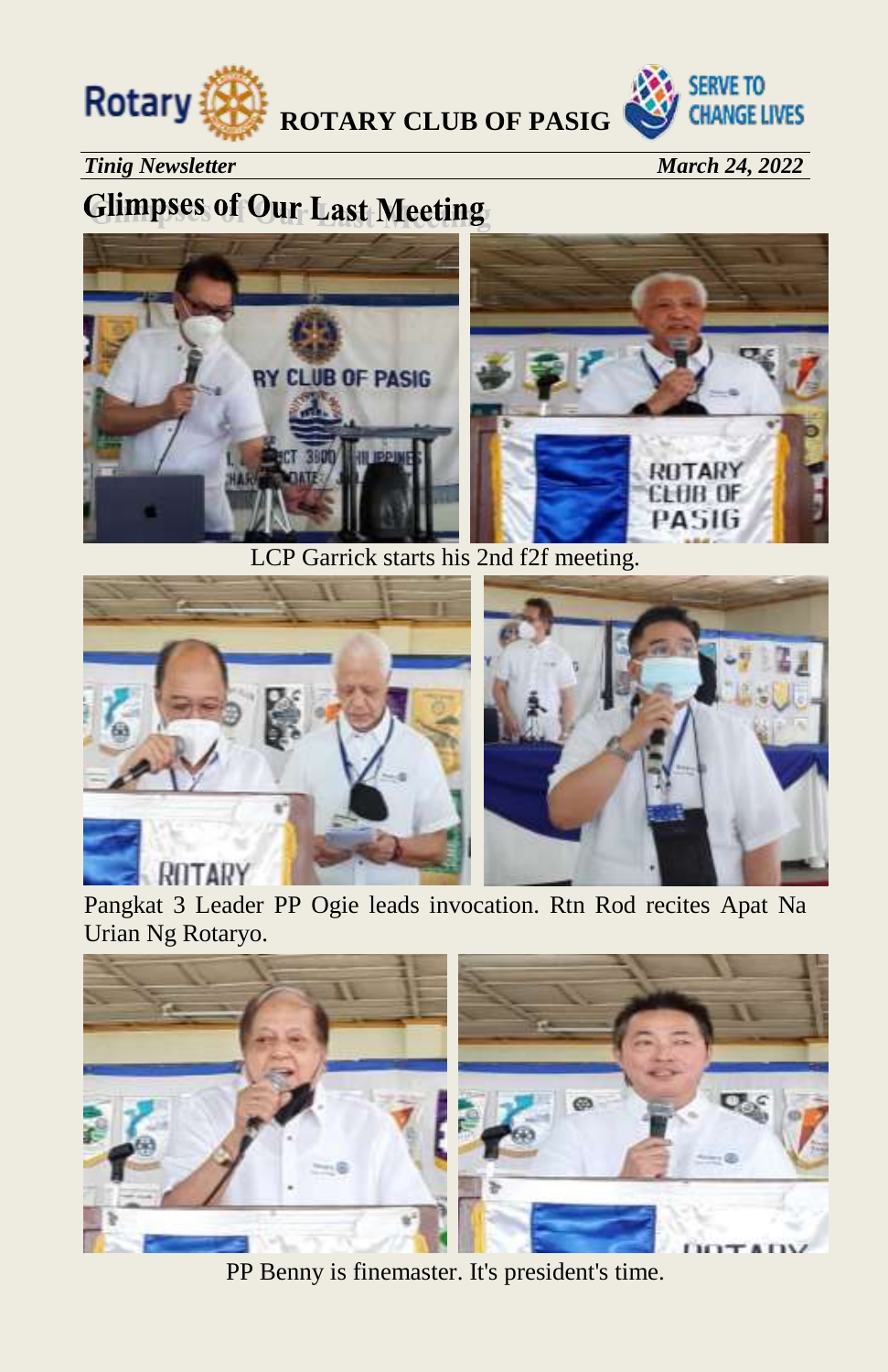



#### *Tinig Newsletter* March 24, 2022

#### **Glimpses of Our Last Meeting**



PRID Raffy introduces Hon. Henry Bensurto, Jr.



#### The career senior diplomat talks on the Ukraine crisis



and on the South China Sea/West Philippine Sea dispute with China.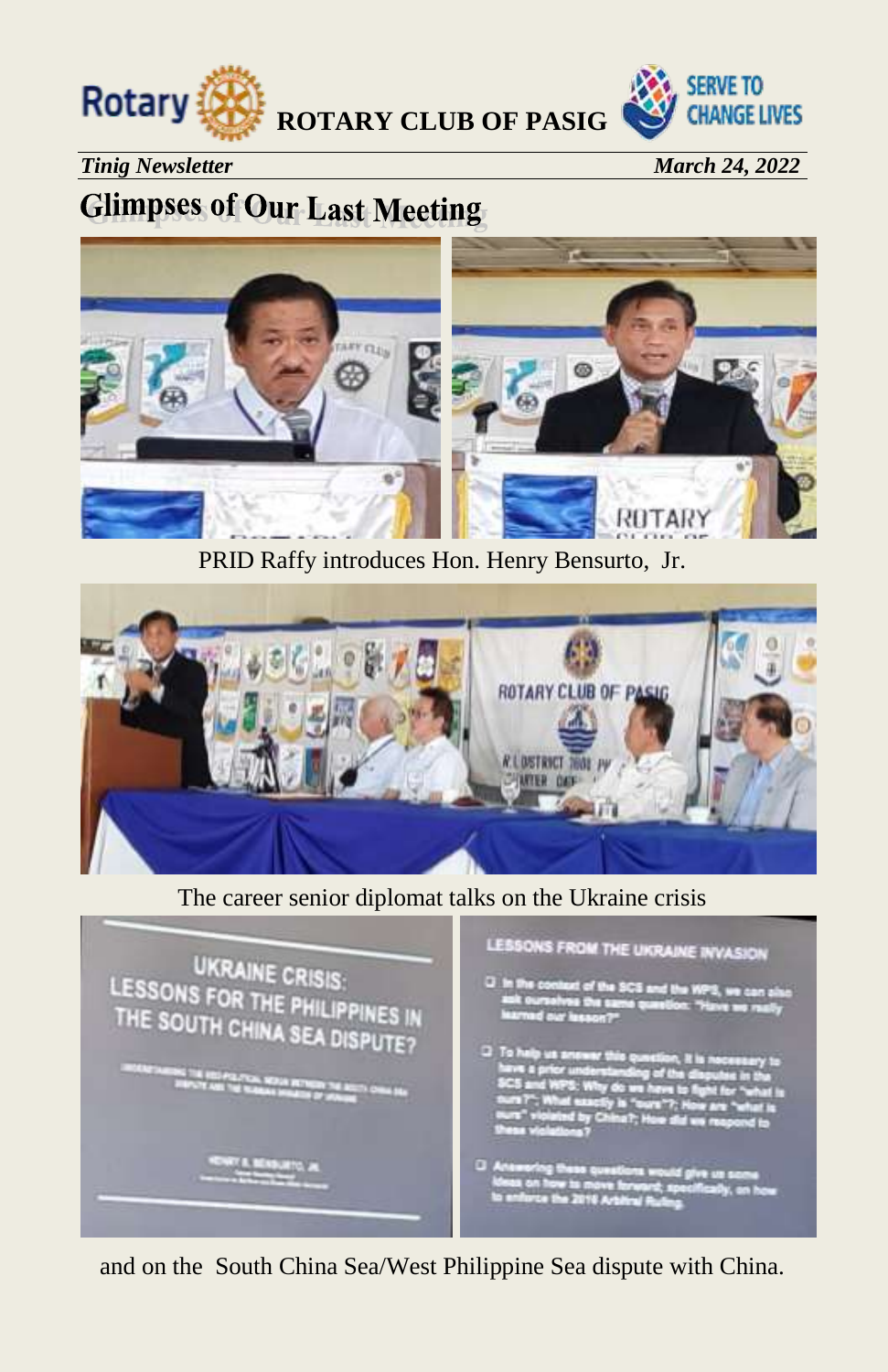



#### *Tinig Newsletter* March 24, 2022

#### **Glimpses of Our Last Meeting**



Hon. Bensurto replies to question by PP Ferd on on Ukraine as a litmus test.



Rtn Albert asks on what he can do as a Filipino. and Ukraine as a litmus test.



CLP Garrick giving plaque of appreciation and then adjourns meeting.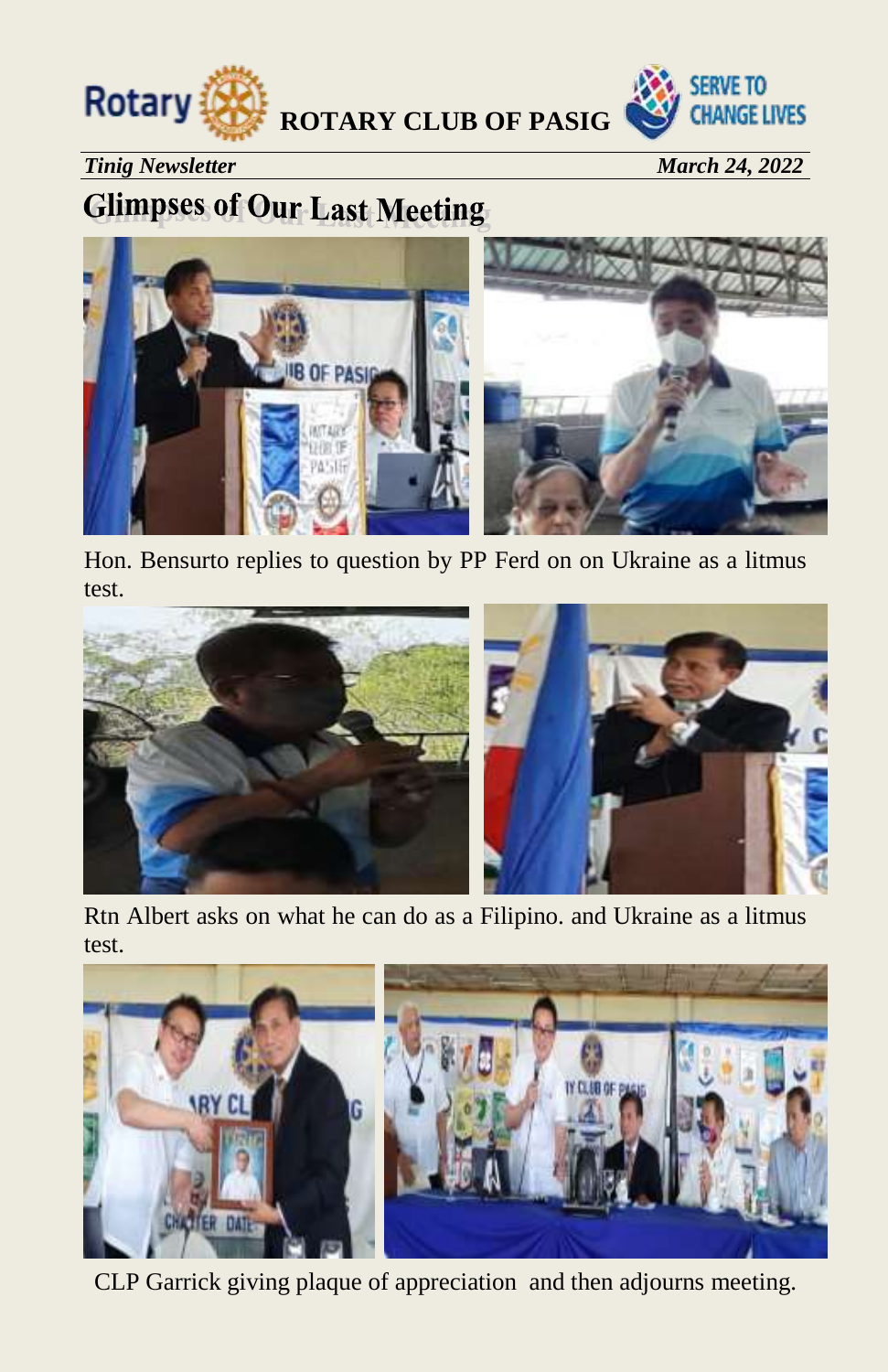



*Tinig Newsletter March 24, 2022* 

#### **Glimpses of Our Last Meeting**



Photo of Hon. Bensurto with DGE Bobby Tanyag, Rtn Mayor Vico, Ms. Mariza Bensurto, Lady Tess Soliman, DG Augie Soliman, PDG Benny Ricafort & PRID Raffy



Lady Minda & Spouse Nana with the Bensurtos, PDG Benny Ricafort & Pasig Rotarians.



PP Jun, HOF/PP Jess & Rtn Roehl with CP Jonie Caroche, PE Glenda Belandres & Rtn Marj Pacheco of RC Pasig Premier.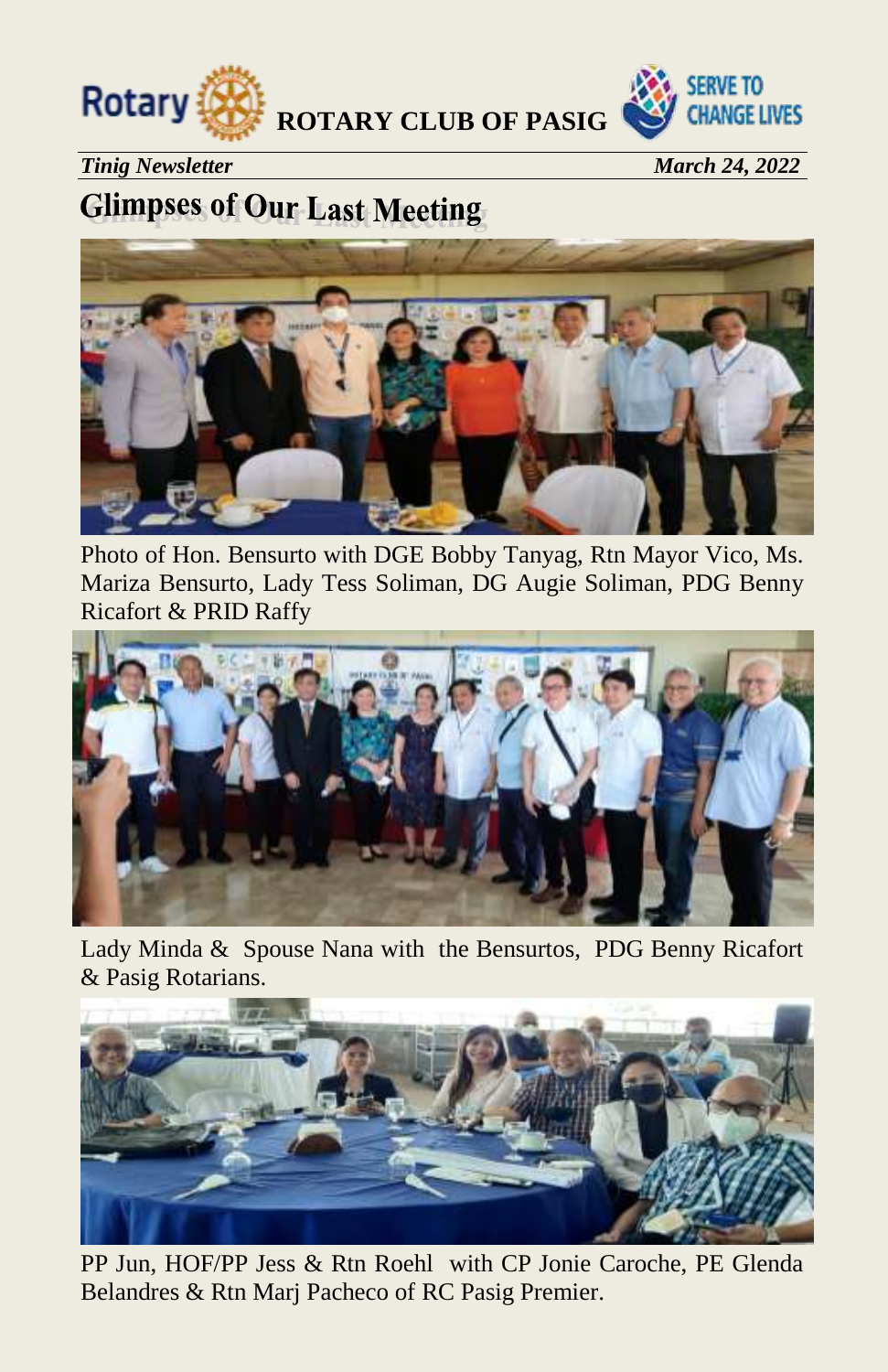



*Tinig Newsletter* March 24, 2022

### **Glimpses of Our Last Meeting**



PP Ramy, Rtn Mayor Vico, PRID Raffy, Rtn Cong Roman & ex-Rtn Dudut Jaworski.



Rtns Demy, Oyie & Nilo with PP Ogie.



HOF/PPs Conrad & Peter are with Rtn Philip and PPs Ferd, Totoy & Peping.